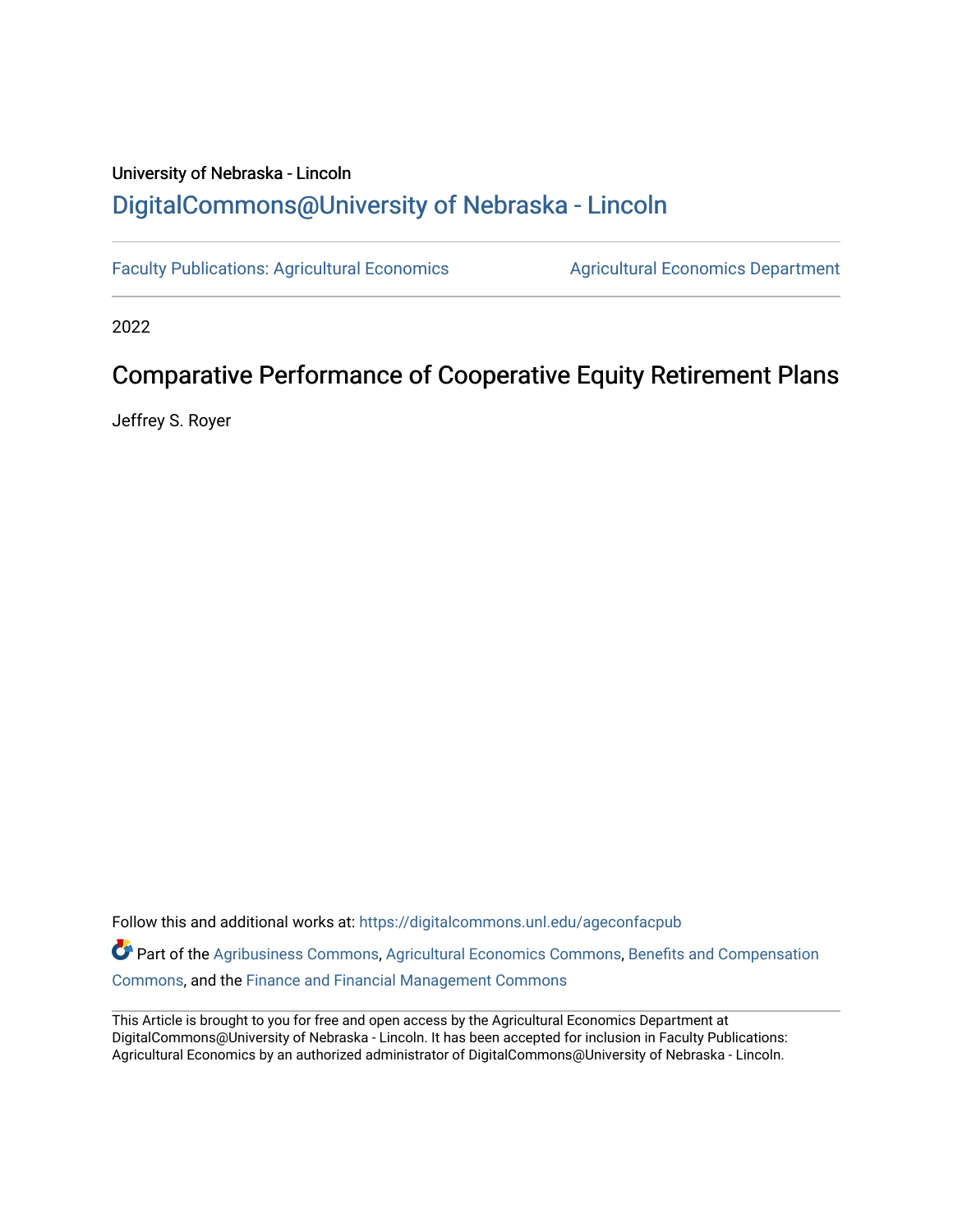# **Comparative Performance of Cooperative Equity Retirement Plans**

# *Jeffrey S. Royer*

This paper compares the performance of revolving fund, percentage-of-all-equities, and base capital plans, and special plans for redeeming equity held by estates or based on member age. It also examines how the performance of the base capital plan is affected by changes in the base period, relaxing the equity requirements for underinvested members, and a variable cash patronage refund program. The base capital plan performs better than other systematic plans but places financial burdens on young members. Two modifications can mitigate that problem with only a slight diminution in performance. Special plans benefit cooperatives operating revolving fund plans the most.

**Keywords:** Agricultural cooperatives, equity retirement, revolving fund plan, percentageof-all-equities plan, base capital plan, special plans, proportionality

# **Introduction**

Equity allocated to individual members plays a critical role in financing agricultural cooperatives. Although retained earnings not allocated to members have become an increasingly important source of equity in recent years, U.S. Department of Agriculture (USDA) data show that allocated equity still accounted for 56.9 percent of the \$45.0 billion in total equity held in U.S. agricultural cooperatives in 2019 (USDA 2021).

The use of allocated equity usually comes with an expectation that the equity allocated to an individual member will eventually be redeemed in cash as it is replaced by newer allocations. Cooperative principles, which serve as the de facto definition of what cooperatives are and how they differ from other forms of business organization, have implications for the equity retirement practices of cooperatives. Specifically, the principles of service at cost and member ownership imply that members should finance cooperatives in proportion to use and cooperatives have an obligation to retire equity held by inactive and overinvested members (Cobia et al. 1982). Recent articulations of cooperative principles explicitly include

*Jeffrey S. Royer is professor emeritus, Department of Agricultural Economics, University of Nebraska–Lincoln.*

*He gratefully acknowledges helpful comments from Phil Kenkel and two anonymous reviewers. He also thanks James Wadsworth for access to the cooperative statistics used in this study. This study benefitted from early conversations with Gregory McKee.*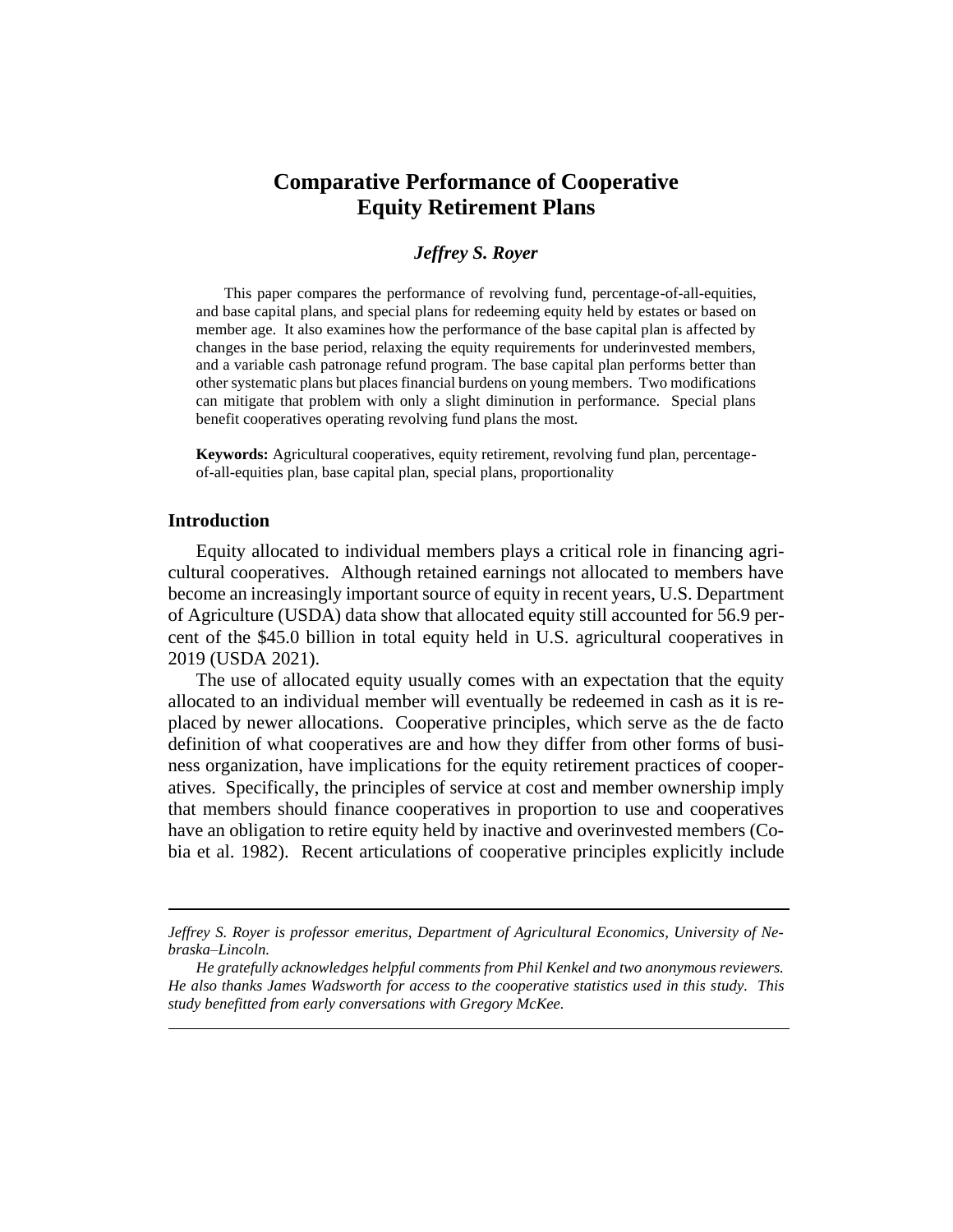financing in proportion to patronage.<sup>1</sup> In 1979, the expectation that cooperatives should retire member equity in a timely manner was reinforced by a U.S. General Accounting Office (GAO) report that recommended legislation that would require cooperatives to retire member equity within a prescribed time period if they did not develop better equity retirement programs (GAO 1979). Although federal and state statutes do not contain specific requirements for equity retirement,<sup>2</sup> proposals calling for mandatory equity retirement have been discussed in both Congress and state legislatures. $3$ 

During the past 40 years, researchers have given considerable attention to examining and improving the programs agricultural cooperatives use to accumulate and retire member equity. In particular, papers by Royer and Cobia (1984), Barton and Schmidt (1988), and Kenkel (2020) have focused on comparing the performance of alternative equity retirement plans. Those studies analyzed both systematic equity retirement plans, including the revolving fund plan, the percentage-ofall-equities plan (called the percentage plan herein), and the base capital plan, and special equity retirement plans, including those for redeeming equity held by estates

<sup>&</sup>lt;sup>1</sup> USDA defines three cooperative principles, including a user-owner principle that implies that members who currently benefit from a cooperative should be the ones who finance it and that the burdens of financing the cooperative should reflect the benefits a member receives (USDA 1987). Barton (1989) goes so far as to present a set of proportional principles, including one that states that equity should be provided in proportion to patronage.

 $2$  The state incorporation statutes under which cooperatives are organized govern their relationships with members regarding equity allocations. Under the statutes, the procedures for the redemption of member equity are usually contained in a cooperative's articles of incorporation, bylaws, marketing agreements, or equity certificates. None of the statutes requires a cooperative to adopt a systematic equity retirement plan or specifies a mandatory revolving period or retirement date for equity in general (Baarda 1982). Some statutes include provisions for the mandatory redemption of equity, but those provisions generally apply only to specific circumstances such as the death, withdrawal, or expulsion of a member. In those cases, the board of directors is required to appraise the value of the member's property interests in the cooperative and return them in cash within a specified period of time. However, the cooperative is generally granted considerable discretion in how those interests are defined. The cooperative's bylaws may define property interests narrowly to exclude equity accumulated through patronage (Cobia et al. 1982). For example, model bylaws published by USDA (Frederick 1990) suggest that the property interests to be returned to a member upon termination may be limited to the purchase price of the member's voting share of common stock, or the membership fee in a nonstock cooperative, and may exclude retained patronage investments.

<sup>&</sup>lt;sup>3</sup> For example, a bill passed by the U.S. House of Representatives, but not by the Senate, would have included a provision in the Revenue Act of 1969 requiring cooperatives to redeem the noncash portion of patronage refunds within 15 years (GAO 1979).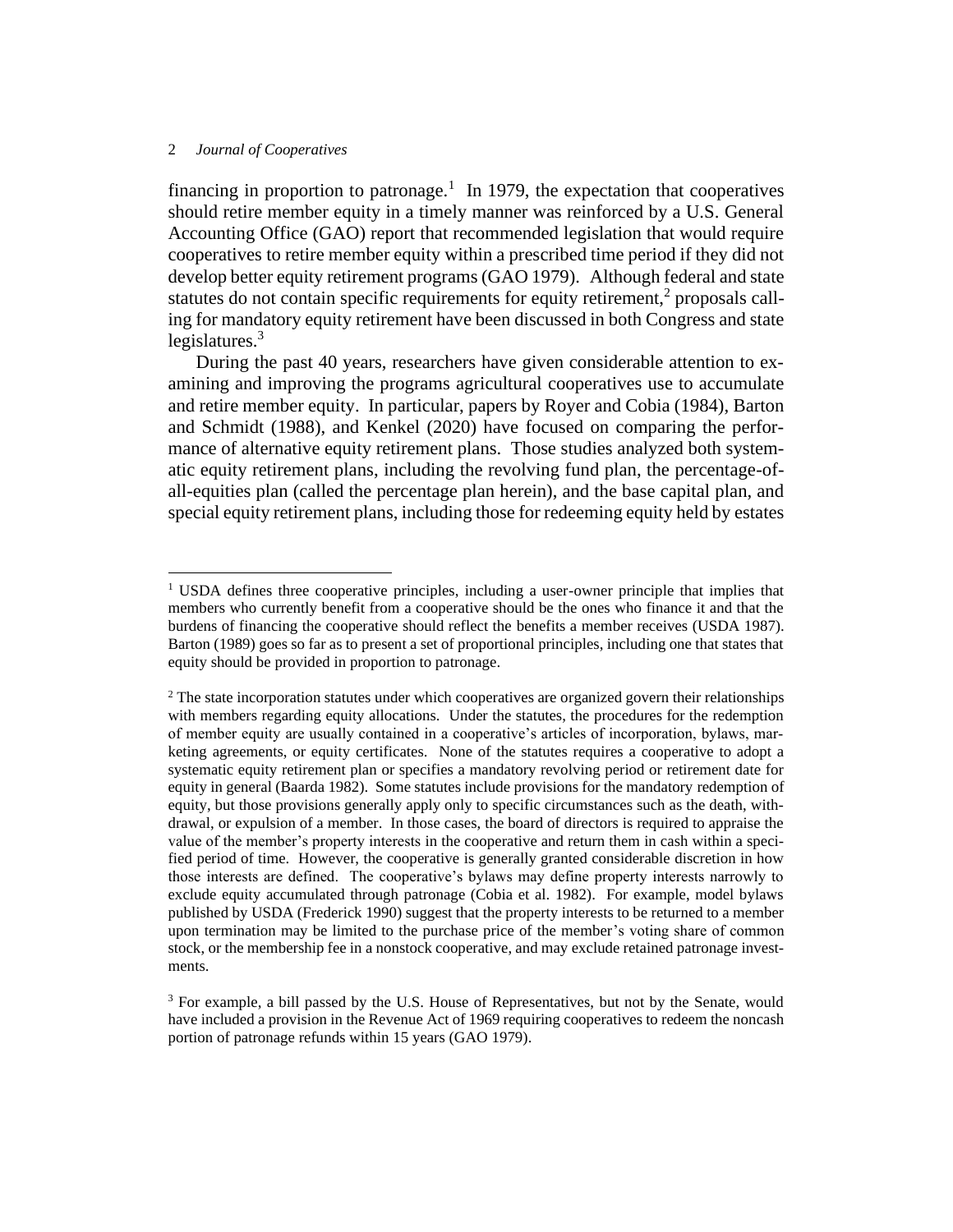or based on a member's age.<sup>4</sup> The studies utilized several criteria to evaluate the performance of equity retirement plans, including proportionality, member cash flow, and capital requirements. Chief among those criteria is proportionality, which measures the extent to which members provide equity in proportion to their use of a cooperative.

In the studies, members were assumed to have identical histories of patronage and investment, and to be uniformly distributed over time. In addition, the ratio of new equity investments to patronage was assumed constant. Under those assumptions, a single relationship between patronage and member age could be used to represent the changes in both patronage and investment that occur during the course of an individual member's farming career and the distribution of total patronage and investments across all members according to age. The assumptions also imply a steady-state system in which growth in allocated equity is zero.<sup>5</sup>

Using the age-patronage relationship to represent equity retirement both over time and across members is a convenient way to construct a framework for comparing the performance of equity retirement plans. However, the approach does

<sup>4</sup> Under a systematic equity retirement plan, member equity is retired on a regular basis according to generally applied criteria that can be taken into account in the cooperative's financial budgeting process. In the revolving fund plan, equity is retired on a first-in/first-out basis as the oldest allocations are replaced by new ones. In the percentage plan, a percentage of all member equity is redeemed each year regardless of when it was allocated. In a base capital plan, each member's equity requirement is readjusted annually according to the cooperative's capital needs and the proportion of its business attributable to the member during a moving base period. Members who are underinvested continue to make equity contributions in the form of retained patronage refunds, per-unit capital retain deductions, or direct cash investments. Overinvestment members may no longer be required to make equity investments and may begin receiving at least partial redemption of excess investments. Under special equity retirement plans, equity is retired on an irregular basis in response to particular circumstances that cannot generally be taken into account in the budgeting process. Special plans include plans that redeem equity held by estates or by members who are of a certain age or are no longer farming. The most recent USDA survey of the equity retirement practices of U.S. agricultural cooperatives (Eversull 2010) found that 44.3 percent of local cooperatives that redeemed member equity in 2008 employed revolving fund plans. Of those that redeemed equity, 11.0 percent used percentage plans and 3.5 percent used base capital plans. The equity held by estates was redeemed by 44.3 percent of the cooperatives, and 26.9 percent of the organizations redeemed equity based on member age. Often, special plans for retiring the equity held by estates or members of a particular age were used in conjunction with systematic plans. In some cases, a cooperative may operate more than one systematic plan as the result of a merger or because it is in the process of transitioning from one plan to another.

<sup>5</sup> Base capital plans were not included in the Royer and Cobia (1984) analysis because of computational similarities between the base capital and revolving fund plans under the condition of no growth. Specifically, if overinvestments are immediately redeemed, a base capital plan with a base period of *x* years will operate in the same manner as a revolving fund plan with a revolving period of *x* years. A proof is available from the author.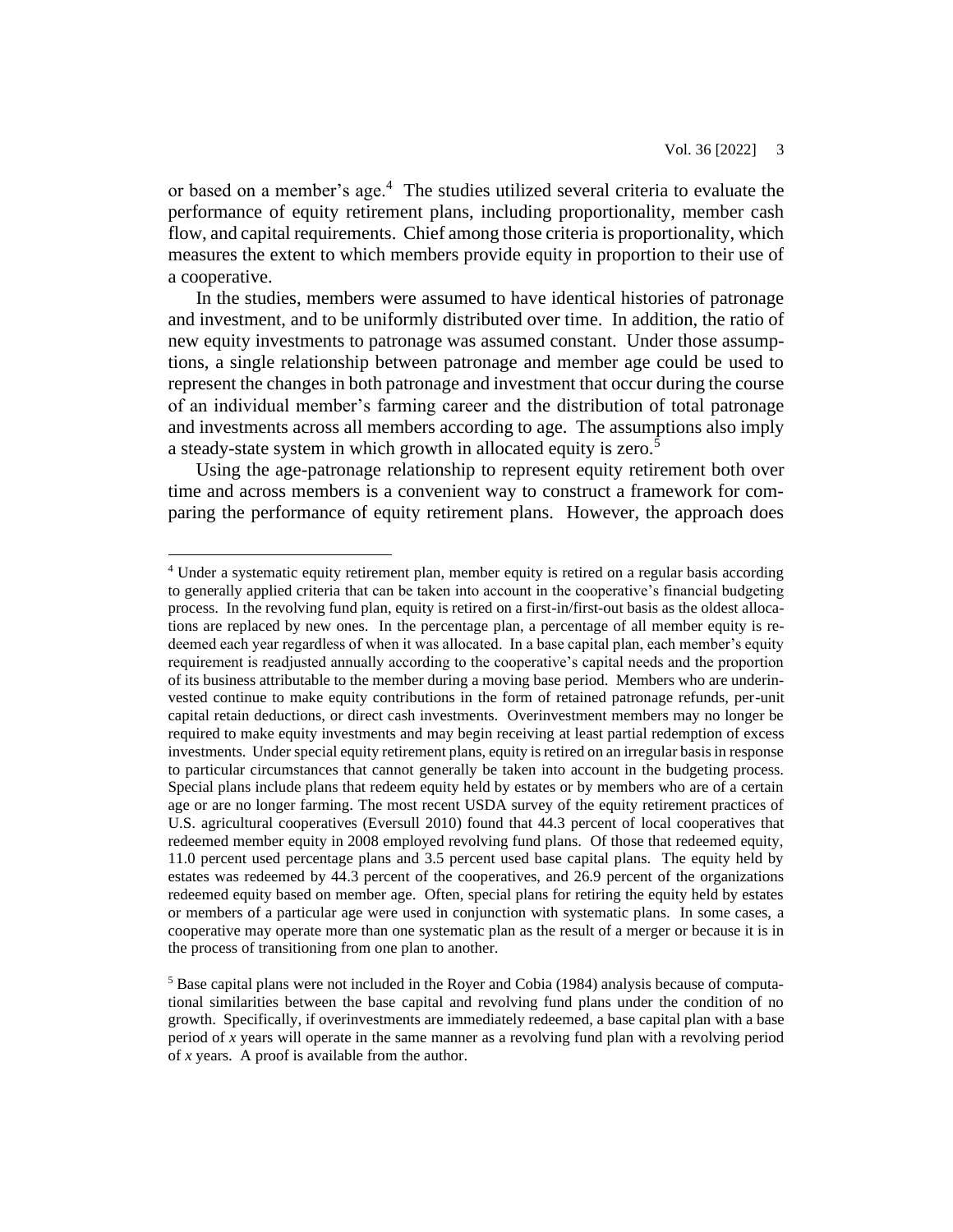not take into account the economic variables that affect a cooperative's ability to accumulate and retire member equity. For example, the approach does not permit consideration of growth in allocated equity, which is important for three reasons. First, equity growth is normally expected; in fact, cooperatives typically plan for and pursue growth. Second, the rate of growth in allocated equity is one of the economic variables that determine a cooperative's ability to accumulate and retire equity, as this paper discusses. Third, growth can create situations in which a cooperative's business volume and demand for equity are increasing while an individual member's patronage is declining, as during the later years of a farming career. Such a situation can have important implications for the proportionality of equity retirement plans.

This paper takes a different approach for analyzing the performance of equity retirement plans. Although it employs an age-patronage relationship similar to those used in earlier studies, the relationship is only used to represent how a typical member's patronage and investment change over time. The relationship is not used to determine the amount of equity the cooperative accumulates or retires. Instead, equity accumulation and retirement are determined according to a set of key economic variables, including the rate of growth. The values for those variables are calculated for a typical cooperative from USDA data. This approach allows growth in allocated equity to be incorporated into the analysis, consistent with the growth evident in the data.

The analysis reported here focuses on comparing the performance of the revolving fund, percentage, and base capital systematic equity retirement plans and special plans for redeeming equity held by estates or based on member age. The paper also examines how the performance of the base capital plan is affected by changes in the length of the base period, relaxing the equity requirements for underinvested members, and operating a variable cash patronage refund program in conjunction with the plan.

Because the disparity index used to measure proportionality in the Royer and Cobia (1984) and Barton and Schmidt (1988) analyses is based on an assumption that the cooperative's equity is fixed, that measure cannot be applied to cases in which there is growth. This analysis employs an alternative measure of proportionality that allows for equity growth. It also applies several other concepts not previously used to evaluate the performance of equity retirement plans. In particular, this paper introduces the use of opportunity costs to represent the costs the cooperative incurs when members are underinvested relative to patronage as well as the costs members incur when they are overinvested. This paper also offers explanations for the low use of base capital plans, and the high incidence of special plans among cooperatives with revolving fund plans.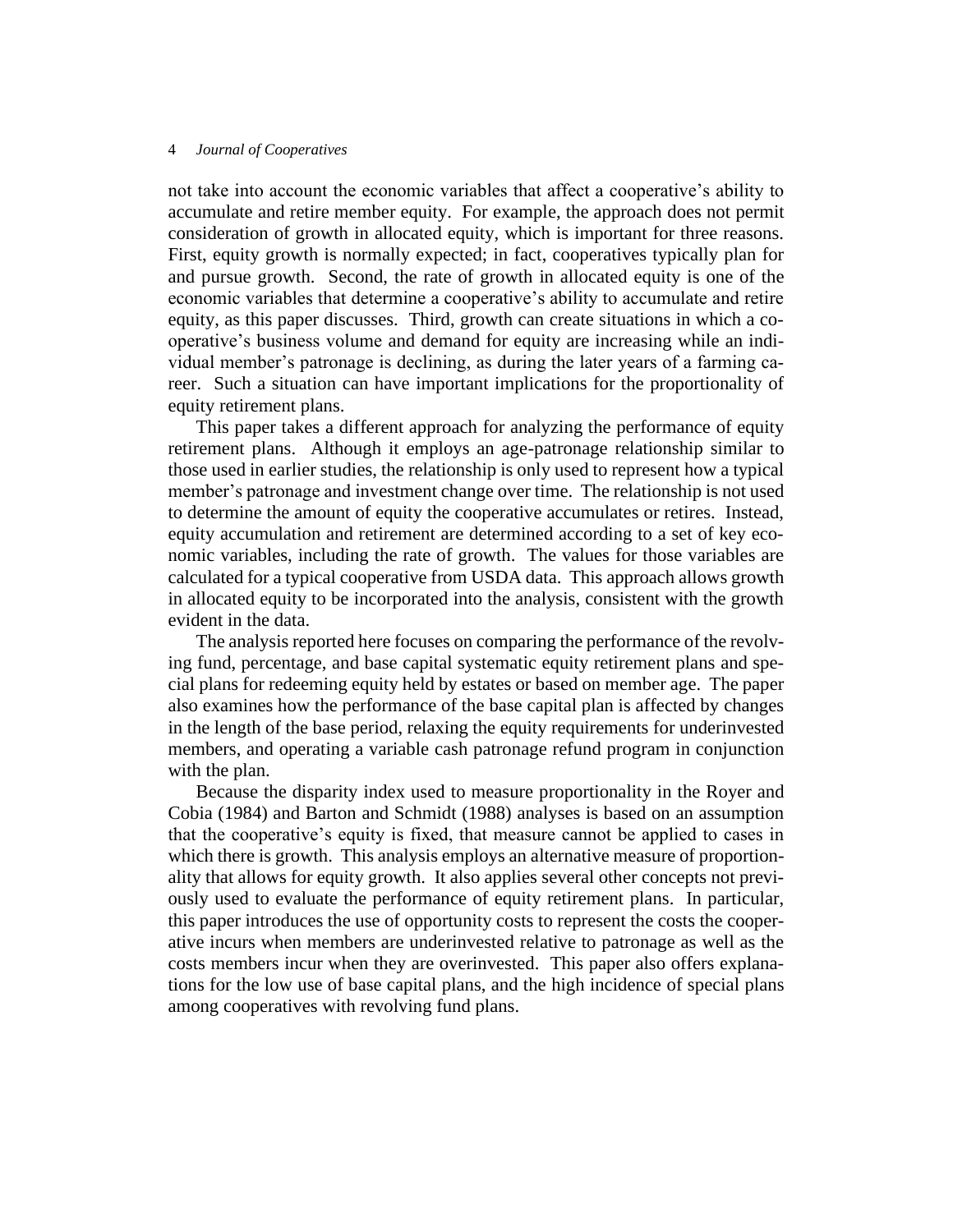# **Models**

The analysis is based on the financial interactions between a typical cooperative and member. The member purchases farm inputs or markets farm commodities through the cooperative and receives patronage refunds. The noncash portions of the patronage refunds are retained by the cooperative to provide equity capital that is allocated to the member and eventually redeemed in cash as it is replaced by newer allocations.

The cooperative and member are modeled separately. The cooperative model is based on a growth model of an agricultural cooperative in which the accumulation and retirement of member allocated equity is related to the values of several key economic variables. The member model is based on an age-sales function estimated from cross-sectional data in a manner similar to several earlier studies. The interactions between the cooperative and member are represented in spreadsheet models that simulate the accumulation and retirement of member equity on an annual basis for the various equity retirement plans.

Because the focus of this paper is on the accumulation and retirement of equity allocated to members, the equity in the models consists exclusively of allocated equity. Unallocated equity from retained earnings is not considered except in the calculation of the rate of return on equity used in the analysis.

# *Cooperative Model*

The accumulation and retirement of allocated equity by the cooperative is based on a growth model (Royer 1993) in which the ability of the cooperative to retire or revolve allocated equity is related to the proportion of patronage refunds paid in cash (c), the rate of return on equity  $(r_e)$ , and the rate of equity growth (g). The values of those variables are assumed to remain constant during the period of analysis, as they are in the spreadsheet models used to simulate the operation of the equity retirement plans.

In the cooperative model, retained patronage refunds serve as a source for both equity retirement and growth. Specifically, a fundamental relationship in the model states that equity retirement and equity growth must equal retained patronage refunds:

$$
ER_t + gE_{t-1} = (1-c)r_eE_{t-1}
$$
\n(1)

where  $ER<sub>t</sub>$  is equity retired in year *t* and  $E<sub>t-1</sub>$  is equity at the end of the previous year (beginning of year *t*). The second term on the left represents equity growth, and the term on the right represents retained patronage refunds.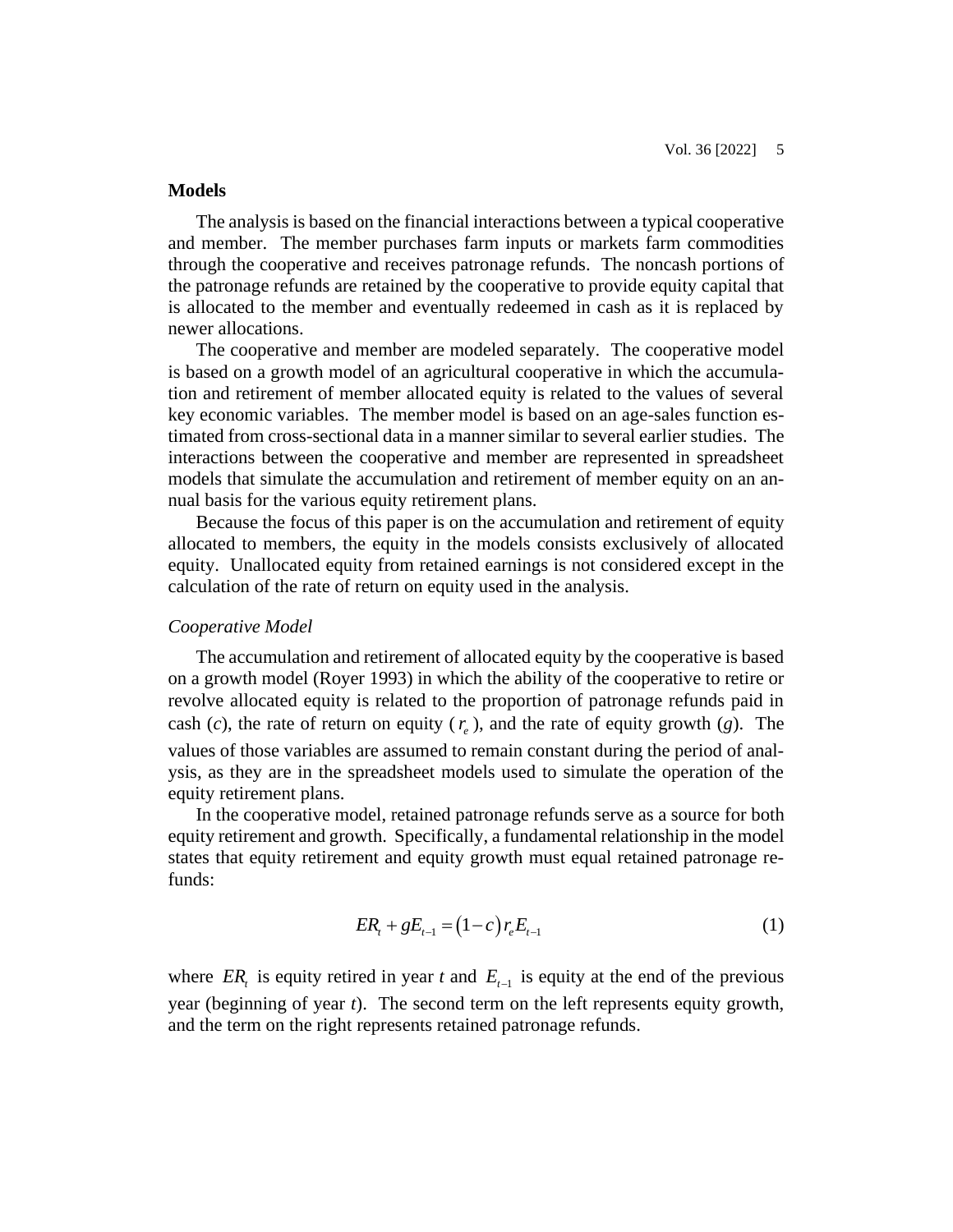Other relationships important to equity financing can be derived from equation (1). Solving for  $ER<sub>t</sub>$ , funds available for equity retirement in year *t* are the residual of net income after the payment of cash patronage refunds and equity growth:

$$
ER_t = [(1-c)r_e - g]E_{t-1} \text{ for } g \ge 0. \tag{2}
$$

The rate at which the cooperative retires equity is determined by dividing equation (2) by  $E_{t-1}$ :

$$
\dot{E} = \frac{ER_{t}}{E_{t-1}} = (1-c)r_{e} - g \text{ for } g \ge 0.
$$
\n(3)

For a cooperative operating a revolving fund, it can be shown (Royer 1993) that the length of the revolving period is

$$
T = -\frac{\log\left[1 - \frac{g}{(1 - c)r_e}\right]}{\log(1 + g)} \quad \text{for } (1 - c)r_e > g \tag{4}
$$

when  $g > 0.6$ 

Most of the parameters used in this model are based on data on U.S. agricultural cooperatives contained in the annual USDA reports of cooperative statistics (USDA 2021, and earlier). Table 1 shows the data used to calculate the rates of return on allocated and total equity and the rate of equity growth. The rates of return on equity were calculated by dividing net income after taxes by equity in the previous year in a manner consistent with the model. Thus, the rates of return on allocated equity are usually greater than those reported by USDA.

The determination of an appropriate value for the rate of return on equity is complicated by the fact that many cooperatives accumulate unallocated equity from retained earnings withheld from net income. Although the USDA dataset includes balance sheet data on both allocated and unallocated equity, it does not report the

<sup>&</sup>lt;sup>6</sup> The length of the revolving period is  $T = 1/(1-c)r_e$  when  $g = 0$  (Royer 1993). In that case,  $\vec{E} = (1-c)r_e$  and  $T = 1/\vec{E}$ . However, the assertion that  $T = 1/\vec{E}$  (Eversull 2010) is correct only when  $g = 0$ . When  $g > 0$ , the relationship between  $\hat{E}$  and *T* is more complex as a comparison of equations (3) and (4) demonstrates.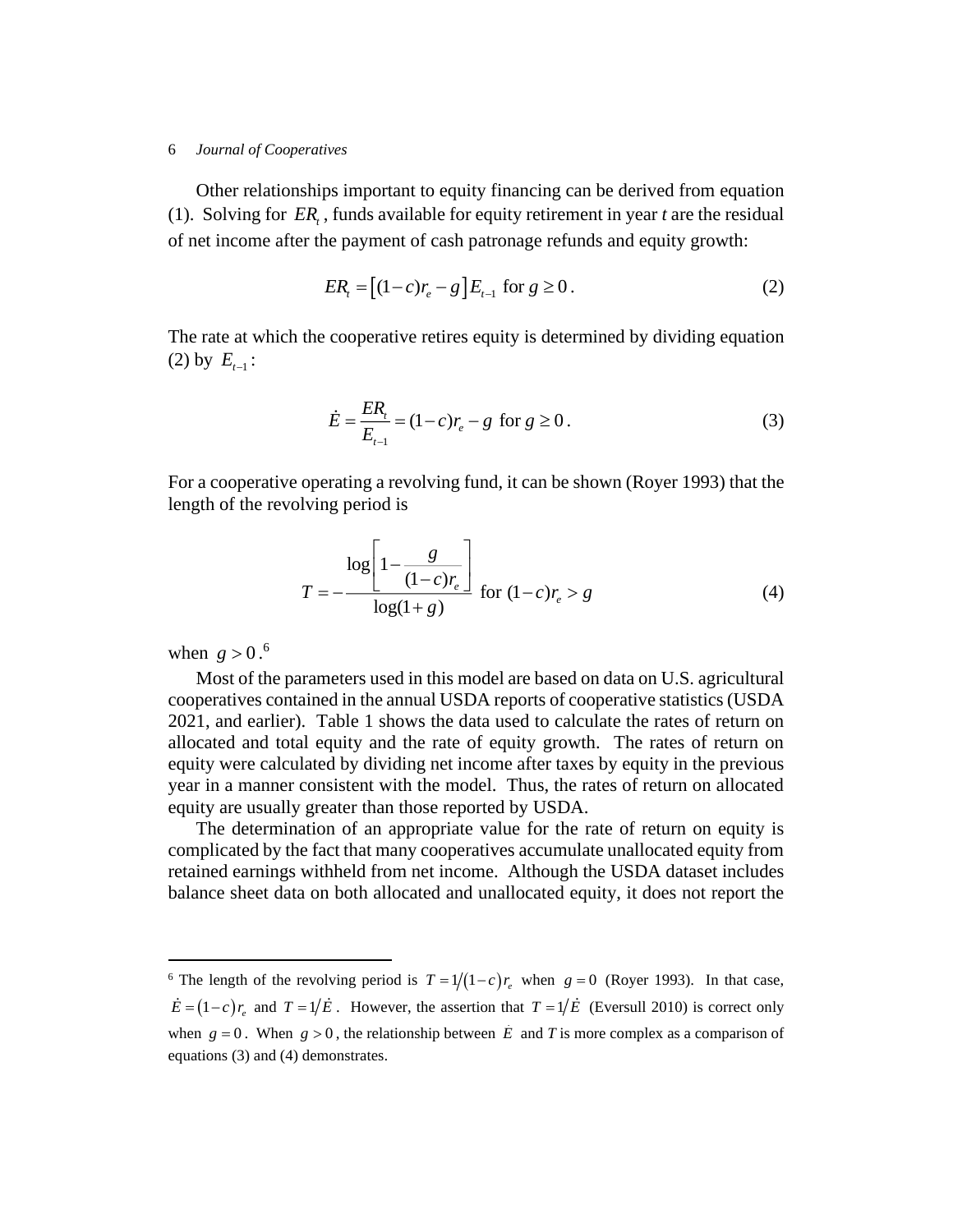| Year                       | Net income<br>after taxes | <b>Allocated</b><br>equity | <b>Total</b><br>equity | Return on<br>allocated<br>equity | Return on<br>total equity | Growth in<br>allocated<br>equity | Growth in<br>total equity |
|----------------------------|---------------------------|----------------------------|------------------------|----------------------------------|---------------------------|----------------------------------|---------------------------|
|                            |                           | <b>Billion</b> dollars     |                        |                                  | Rate                      |                                  |                           |
| 2009                       | 4.016                     | 16.190                     | 23.807                 |                                  |                           |                                  |                           |
| 2010                       | 3.961                     | 17.673                     | 25.804                 | 0.2447                           | 0.1664                    | 0.0916                           | 0.0839                    |
| 2011                       | 5.015                     | 17.795                     | 27.906                 | 0.2837                           | 0.1943                    | 0.0069                           | 0.0814                    |
| 2012                       | 5.521                     | 19.169                     | 29.860                 | 0.3103                           | 0.1979                    | 0.0772                           | 0.0700                    |
| 2013                       | 5.556                     | 21.531                     | 34.559                 | 0.2899                           | 0.1861                    | 0.1233                           | 0.1574                    |
| 2014                       | 6.466                     | 22.473                     | 37.596                 | 0.3003                           | 0.1871                    | 0.0437                           | 0.0879                    |
| 2015                       | 7.030                     | 24.229                     | 40.514                 | 0.3128                           | 0.1870                    | 0.0782                           | 0.0776                    |
| 2016                       | 6.886                     | 24.003                     | 40.899                 | 0.2842                           | 0.1700                    | $-0.0094$                        | 0.0095                    |
| 2017                       | 6.166                     | 25.008                     | 42.645                 | 0.2569                           | 0.1508                    | 0.0419                           | 0.0427                    |
| 2018                       | 6.790                     | 25.936                     | 44.417                 | 0.2715                           | 0.1592                    | 0.0371                           | 0.0415                    |
| 2019                       | 7.756                     | 26.114                     | 45.923                 | 0.2990                           | 0.1746                    | 0.0069                           | 0.0339                    |
| Average for<br>$2010 - 19$ | 6.115                     | 22.393                     | 37.012                 | 0.2853                           | 0.1773                    | 0.0497                           | 0.0686                    |

**Table 1. Rates of return on equity and rates of equity growth, 2010–19**

*Source:* Data from annual USDA reports of cooperative statistics (USDA 2021, and earlier).

amount of net income that is withheld as retained earnings. Without a correction for retained earnings, the rate of return on allocated equity overstates the ability of the typical cooperative to retire allocated equity. Therefore, the lower rate of return on total equity is preferable because it better represents the ability of the cooperative to retire allocated equity while also accumulating unallocated equity. The same approach was taken in a recent study of capital structure and equity retirement in U.S. farm supply and grain marketing cooperatives (Royer and McKee 2021). In that study, the rate of return on total equity was used to explain the ability of cooperatives to retire allocated equity. The regression coefficients related to the rate of return were highly significant, suggesting its usefulness in the current analysis.

Consequently, the average rate of return on total equity for the 2010–19 period was initially chosen for use. The rate of growth used is the compound rate of growth in allocated equity over the same period. The proportion of cash patronage refunds was calculated from the most recent USDA financial profile of agricultural cooperatives (Eversull 2011).

The spreadsheet models for the revolving fund plans require that the revolving period is assigned an integer value. Substituting the values for  $r_e$ ,  $g$ , and  $c$  based on the USDA data into equation (4) yields a revolving period of 16.66 years. That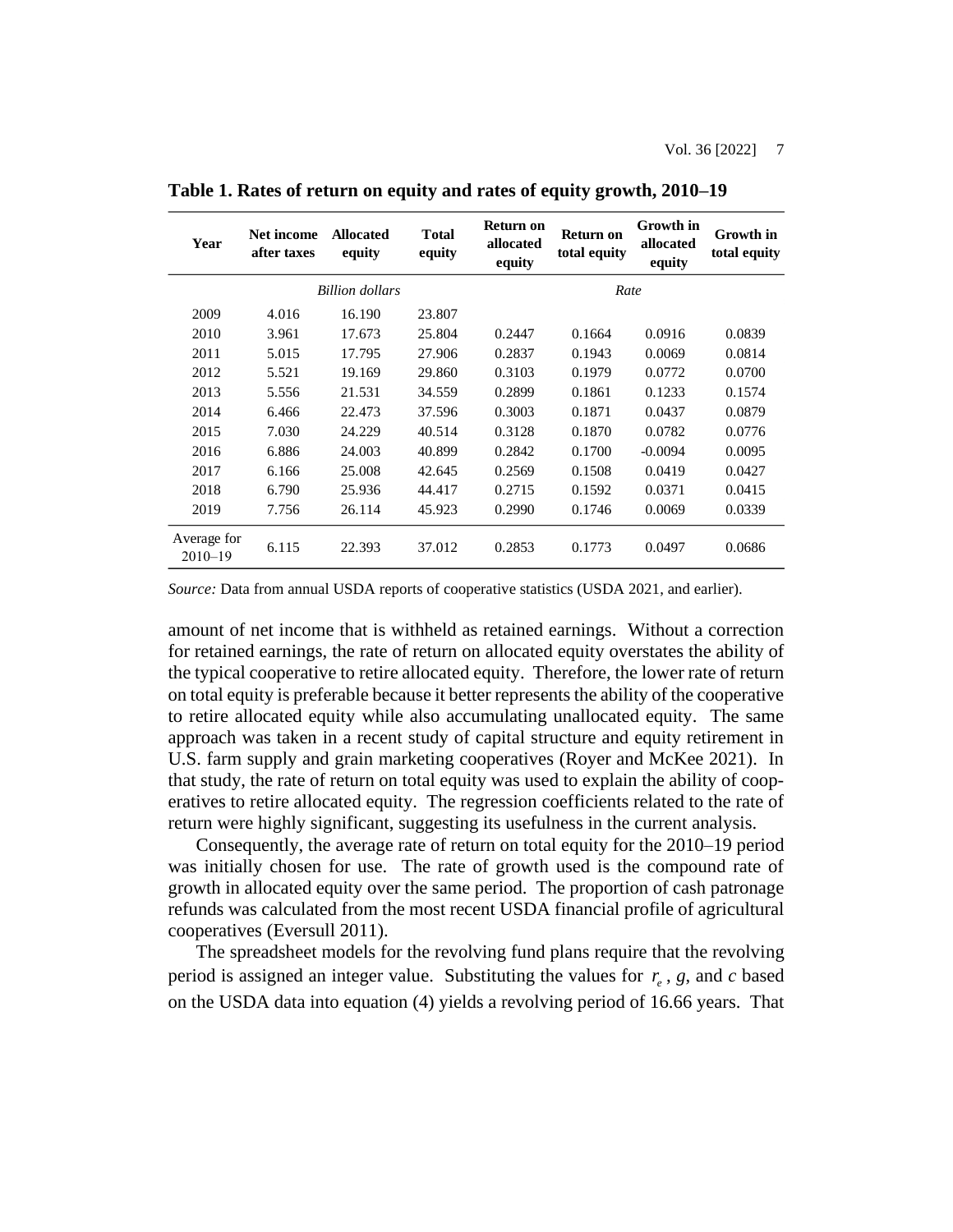value was set to 17 years by reducing  $r_e$  slightly.<sup>7</sup> Thus, the parameter values used in the simulations were  $r_e = 0.1750$ ,  $g = 0.0490$ , and  $c = 0.4970$ .

Total patronage of the cooperative's members in year *t* is related to total equity by this relationship:

$$
P_t = \frac{r_e}{\pi} E_{t-1} \tag{5}
$$

where  $\pi$  is the ratio of net income from sales to total gross revenue. The value of  $\pi$  was calculated from USDA data for the 2013–19 period using net income less service income and other operating income to represent net income from sales.

# *Member Model*

Economists have long postulated the concept of a farmer life cycle in which economic activity grows during the early years of a farmer's career and then declines in later years (Tauer 2019). However, longitudinal data are unavailable for estimating such a life cycle for use in this analysis. Instead, the age-patronage relationship used here is based on a quadratic age-sales function estimated from cross-sectional data in a manner similar to studies by Barton and Schmidt (1988), Royer and Shihipar (1997), and Kenkel (2020). According to Kenkel, that approach produces a reasonable approximation of the age-sales relationships exhibited in case studies.

The age-sales relationship for the typical member was estimated from data in the *2012 Census of Agriculture* (USDA 2014), the most recent census to report the market value of agricultural products sold by the age of principal operator. Average sales per producer was calculated by dividing the market value of agricultural products sold and government payments by the number of principal operators in each of seven age groups: under 25 years, 25 to 34 years, 35 to 44 years, . . . , 75 years and older. The observations for the census age groups were assumed to occur respectively at ages 20, 30, 40, ..., and 70, following the approach outlined by Simonton (1989) in a similar application.

This function served as the estimated equation:

$$
Sales(Age) = \alpha + \beta_1 Age + \beta_2 Age^2 + \varepsilon
$$
 (6)

 $<sup>7</sup>$  As it turns out, the 17-year revolving period appears to represent U.S. local cooperatives quite</sup> well. According to Eversull (2010), when local cooperatives that used revolving fund plans in 2008 were grouped by total assets, the average revolving period ranged from 13 to 18 years, and the most common average was 17 years.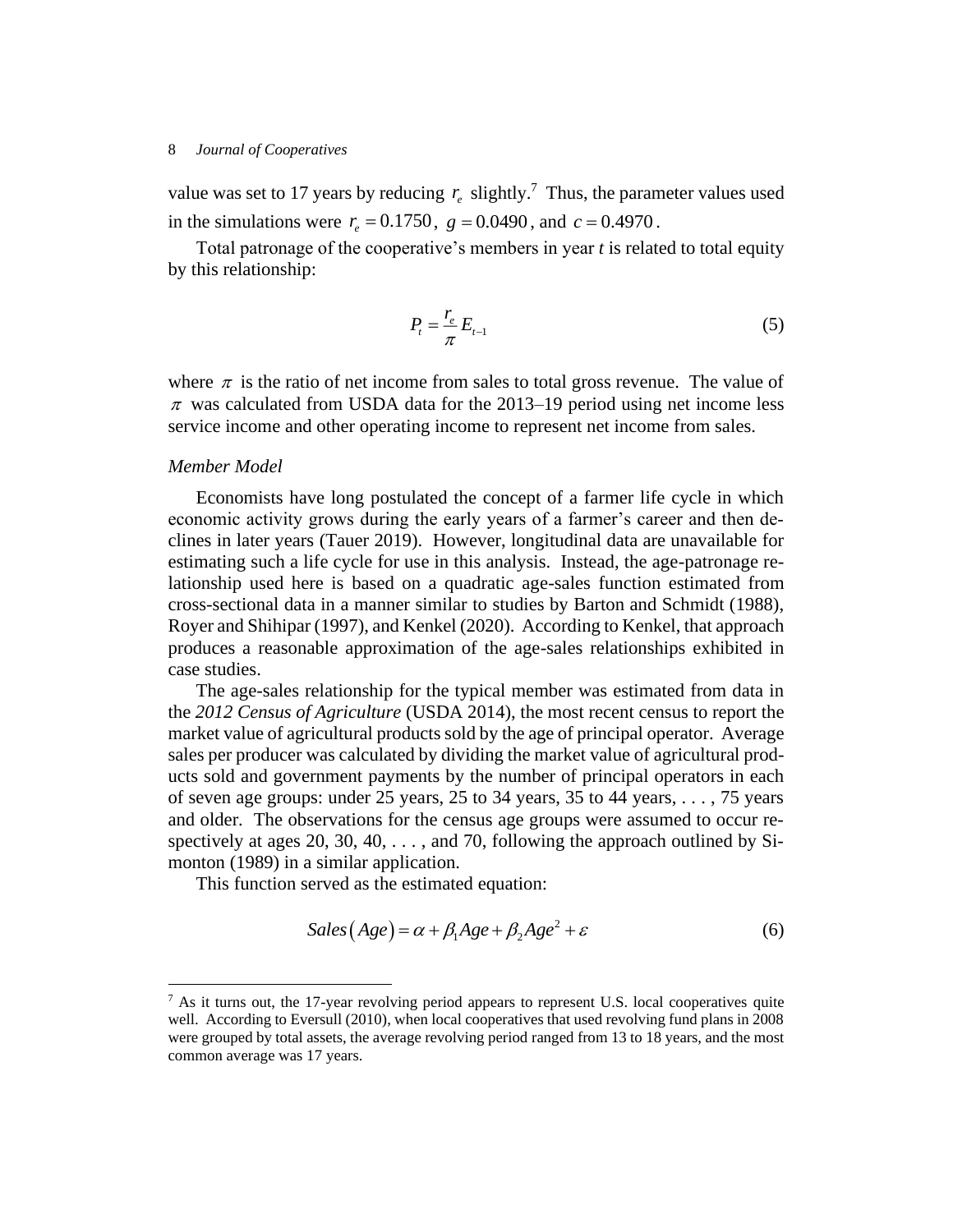| <b>Variable</b>             | <b>Estimated</b><br>coefficient  | Standard<br>error          | t value                    | <b>Probability</b><br>value |
|-----------------------------|----------------------------------|----------------------------|----------------------------|-----------------------------|
| Intercept<br>Age<br>$Age^2$ | $-0.2680$<br>0.3595<br>$-0.0058$ | 0.6073<br>0.0475<br>0.0008 | $-0.44$<br>7.57<br>$-7.56$ | 0.6889<br>0.0048<br>0.0048  |
| statistic<br>F<br>$R^2$     | 29.04<br>0.9509                  |                            |                            | 0.0109                      |

**Table 2. Results of regression used to estimate age-sales relationship**

where *Sales* is average sales per producer and *Age* is career age (chronological age minus 15 years) such that  $Age = 0$  at the onset of the producer's farming career. According to Simonton (1988), the quadratic form in equation (6) has been used frequently to represent the relationship between an individual's age and productivity. The expected signs of the coefficients are  $\alpha \ge 0$ ,  $\beta_1 \ge 0$ , and  $\beta_2 < 0$ .

The results of an ordinary least squares regression used to estimate the age-sales relationship are reported in table 2. The estimated coefficients for both *Age* and  $Age^2$  are significant and of the expected signs ( $\hat{\beta}_1 > 0$ ,  $\hat{\beta}_2$ )  $\hat{\beta}_1 > 0$ ,  $\hat{\beta}_2 < 0$ ). Although the estimated coefficient for the intercept is not of the expected sign ( $\hat{\alpha}$  < 0), it is not significant. The estimation of an alternative model without an intercept yielded similar values for  $\hat{\beta}_1$  and  $\hat{\beta}_2$ . However, it did not produce as good of a fit, as measured by the root mean squared error. Accordingly, the results shown in table 2 were used to construct the age-sales relationship used in this analysis.<sup>8</sup>

Figure 1 shows the estimated age-sales relationship used in the simulations.<sup>9</sup> The unlabeled points near the curve represent the census observations included in

<sup>&</sup>lt;sup>8</sup> Applying the same regression model to 2002 and 2007 census data (USDA 2004, 2009) suggests that the age-sales relationship was relatively stable over the 2002–12 period. The regressions for 2002 and 2007 produced very similar fits (respective  $R^2$  statistics of 0.9920 and 0.9669). Moreover, the sales predicted by the three models for 20, 30, 40, . . . , and 70 years of age were highly correlated (correlation coefficients of 0.9837 for the correlation between 2002 and 2012 and 0.9877 for the correlation between 2007 and 2012).

<sup>9</sup> The age-sales relationship assumed for the typical member is intended to resemble the relationships one might commonly observe among lifelong members of the cooperative. It is not meant as an average relationship representative of the organization's overall membership because the age-sales relationships of individual members are expected to differ substantially from one another in terms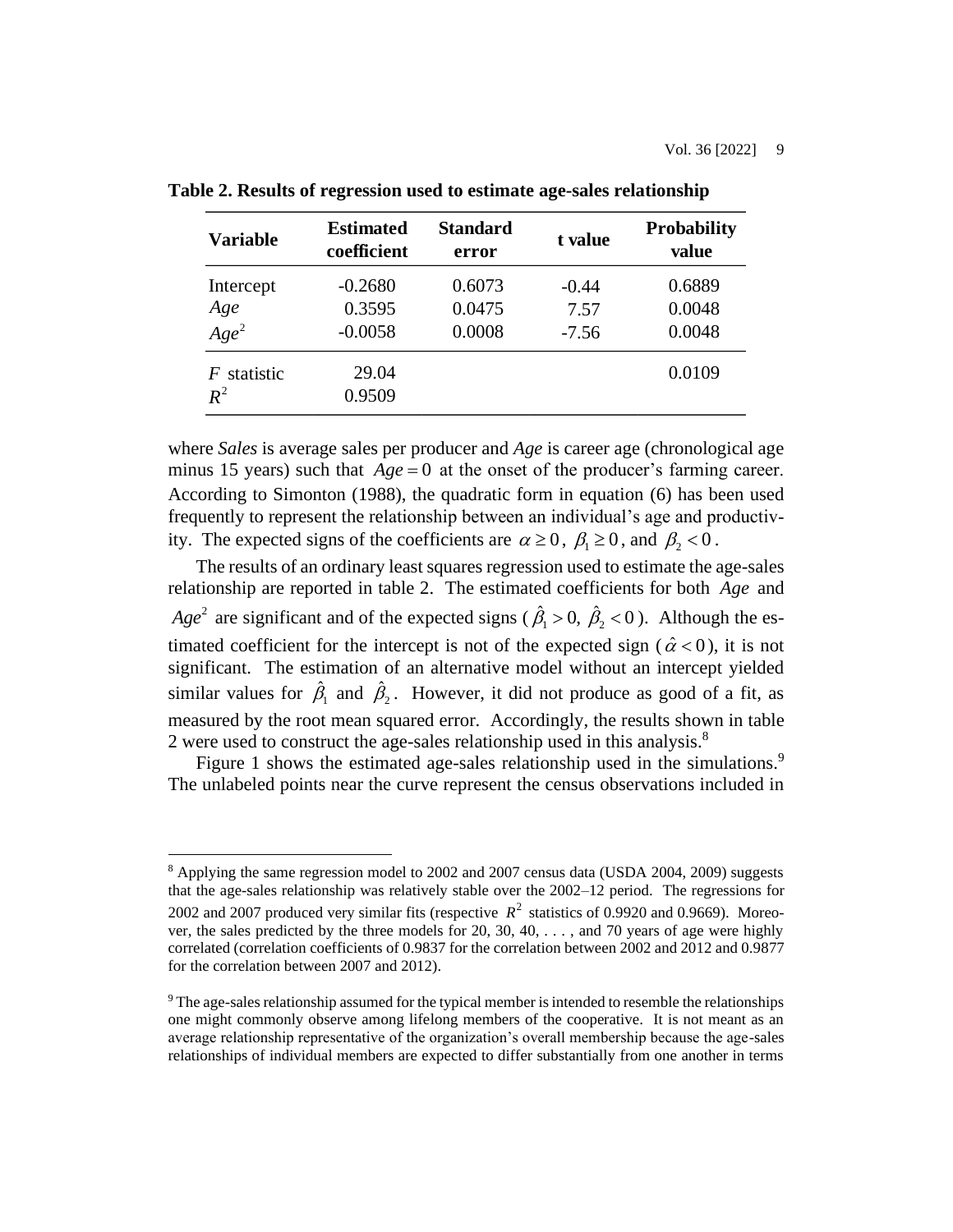

**Figure 1. Age-sales relationship used in simulations**

the regression. The solid portion of the curve, which extends from 25 to 74 chronological years of age (points A and C), represents the member's 50-year farming career. The greatest sales occur at 46 years of age (point B). Unlike the Barton and Schmidt (1988) and Kenkel (2020) analyses, the farming career used here does not include all years for which sales are nonnegative. Because this analysis is based on a typical member, the sales corresponding to the youngest and oldest producers in the census are excluded. Extending the farming career to include the oldest producers also would complicate the analysis of special plans for redeeming equity held by estates or based on member age.

Choices for the start and end of the member's farming career were not obvious given the broad definition of a farm used by  $\text{USDA}$ ,<sup>10</sup> the extent to which individuals retire to farming, and the complex set of factors that affect farmers' attitudes

of both shape and duration. Variations in those age-sales relationships and member ages help explain the different time paths taken by the equity held by the typical member and the total equity of the cooperative.

 $10$  The census definition of a farm is "any place from which \$1,000 or more of agricultural products were produced and sold, or normally would have been sold, during the census year" (USDA 2019).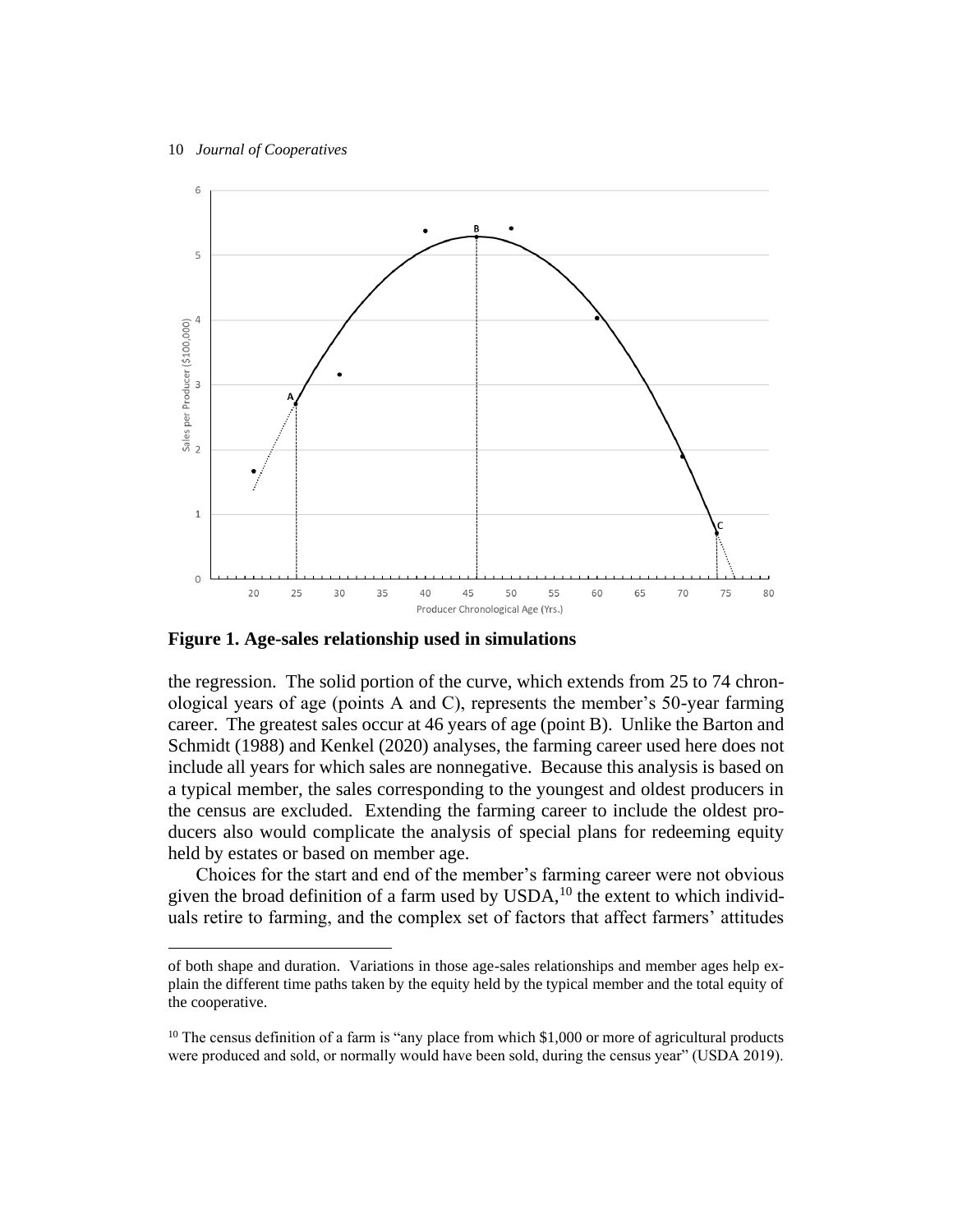about retirement and their decisions to retire (Kirkpatrick 2013). Although a 2006 survey of Iowa farm operators (Baker and Epley 2009) found that the average retirement age was 67 years, only 23 percent of respondents indicated they would retire. More than 30 percent indicated they would never retire, and that proportion was greater in four other states that were surveyed. A majority of Iowa respondents indicated they would semi-retire, i.e., they would continue to exercise some managerial control and/or provide some labor to the farm.

The retirement age used here was set to 74 years because data from the *2017 Census of Agriculture* (USDA 2019) indicate that substantially more producers exit farming around 74 years of age than around 64 years of age. The typical member was assumed to begin farming at 25 years of age because census data show that only a relatively few producers are engaged in farming before that age.<sup>11</sup>

Equation (6) was used to generate the member's patronage for each year of the farming career represented in figure 1. Simulation results are independent of scale. Thus, the cooperative's size relative to the member is unimportant, and it is convenient to normalize the member's patronage so it equals \$100,000 in the first year of the simulations. Patronage refunds received by the member in year *i* are  $\pi p_i$ where  $p_i$  is the member's patronage in year *i*. Cash and noncash patronage refunds are respectively  $c\pi p_i$  and  $(1-c)\pi p_i$ .

The cooperative's net income is assumed to be returned to members as patronage refund distributions that qualify for exclusion from the cooperative's taxable income under Subchapter T of the Internal Revenue Code. Among the requirements for a qualified patronage refund distribution are that the refund must be paid from the net income of the cooperative according to a preexisting legal obligation, the cooperative must pay at least 20 percent of the refund in cash, and for tax purposes the member must consent to have the noncash portion treated as if it had been received in cash.

That definition includes small farms for which the principal operator is retired or is engaged in a primary occupation other than farming ("Farm Structure," U.S. Department of Agriculture, Economic Research Service, accessed January 17, 2022, https://www.ers.usda.gov/topics/farm-economy/farm-structure-and-organization/farm-structure/.)

<sup>&</sup>lt;sup>11</sup> Only two of the seven age groups included fewer producers than the groups immediately preceding them. There were 197,418 fewer producers in the 65-to-74-years group than the 55-to-64-years group. There were 361,930 fewer producers in the 75-years-and-over group than the 65-to-74-years group. Only 1.5 percent of the nation's 3.4 million agricultural producers were under 25 years of age.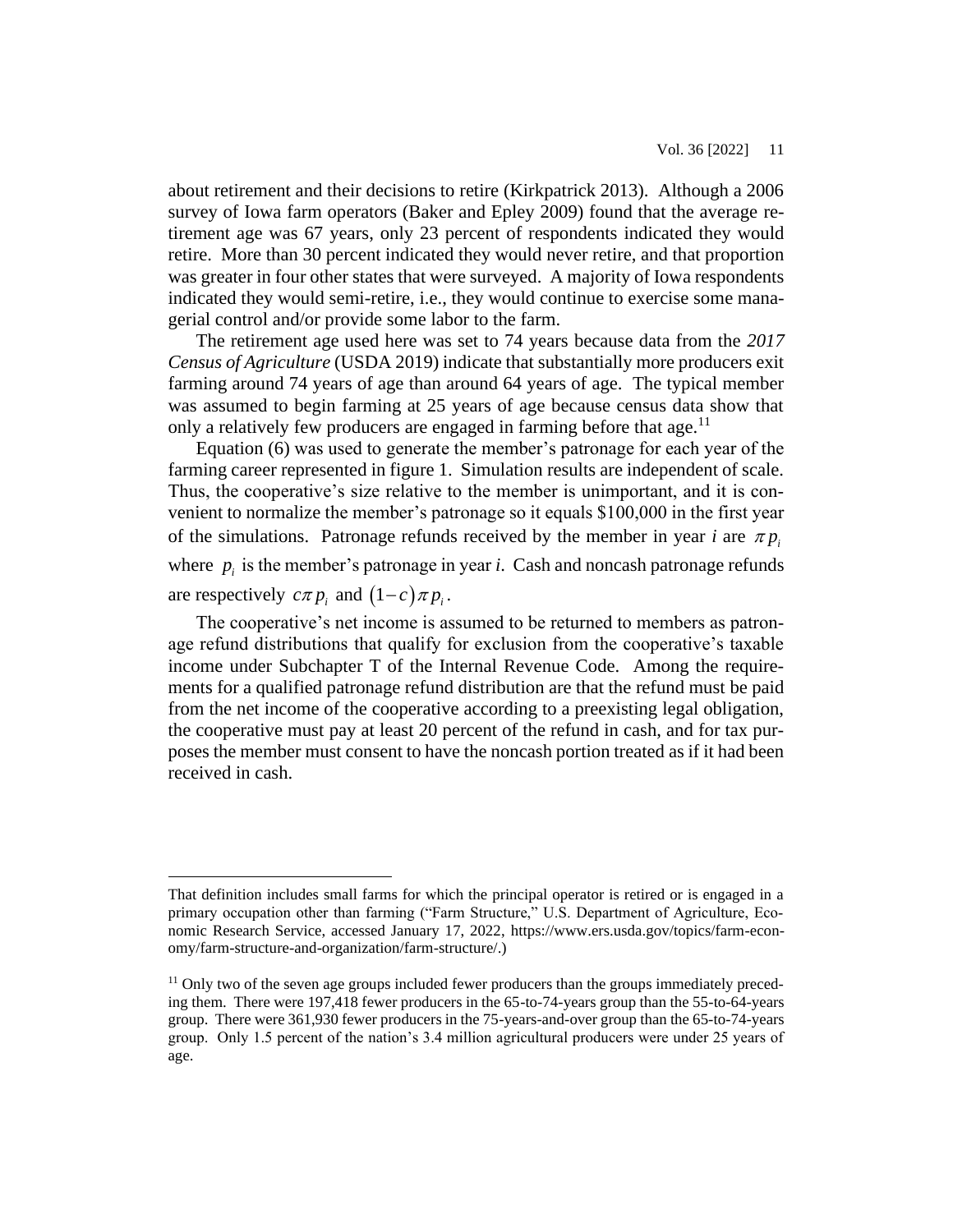# *Simulation Models*

Spreadsheet models are used to simulate the annual operation of the equity retirement plans. Equity is assumed to grow at the same rate in each of the models. Under that assumption, the systematic plans provide the cooperative identical levels of equity. In the model of the revolving fund plan, noncash patronage refunds received by the member are retained as allocated equity for one revolving cycle before they are redeemed in cash. The revolving period is set to 17 years according to the cooperative model.

In the model of the percentage plan, a fixed percentage of the member's allocated equity is retired each year. The retired equity is based on the member's equity balance at the beginning of the year. Retained patronage refunds added during the year are included in the beginning balance for the following year. Once the member quits farming, the equity balance asymptotically approaches zero as the fixed percentage is repeatedly applied to the declining equity base. This process continues indefinitely unless a special plan is used to close the member's equity account. The percentage of equity retired annually is set to 3.9 percent based on equation (3).

Under the base capital plan, the member is required to provide equity in proportion to use during the base period. Each year, the cooperative determines an equity adjustment intended to bring the member's equity balance to its required level. If the equity balance exceeds the equity requirement, the cooperative retires the equity needed to reduce the balance to the required level; if the balance is less than the equity requirement, the member must contribute additional equity in the form of direct cash investments, retained patronage refunds, or per-unit capital retains.<sup>12</sup> The base period is set to seven years, the average base period for U.S. cooperatives in 1991 as reported by Rathbone and Wissman (1993).

For the special plan based on age, the cooperative is assumed to redeem the member's equity at age 75, a year after the member quits farming. That age, which is close to the average age used by cooperatives, $^{13}$  avoids a situation in which members continue to accumulate equity after their equity accounts are closed. In the

 $12$  Per-unit capital retains are investments members make in a cooperative based on the dollar value or physical volume of products marketed through it. The retains are withheld by the cooperative according to a bylaw provision or membership agreement that allows it to make specified deductions for capital purposes from proceeds due members or cash advances, and they are distinguished from deductions authorized to cover operating expenses. Per-unit capital retains are allocated to members and taxed in a manner similar to patronage refund allocations except they are not based on cooperative net income and Subchapter T of the Internal Revenue Code does not require a portion to be paid back to members in cash for them to be excluded from the cooperative's taxable income.

<sup>&</sup>lt;sup>13</sup> When U.S. local cooperatives were grouped by total assets, the average age used in 2008 to redeem equity in special plans based on age ranged from 68 to 73 years (Eversull 2010).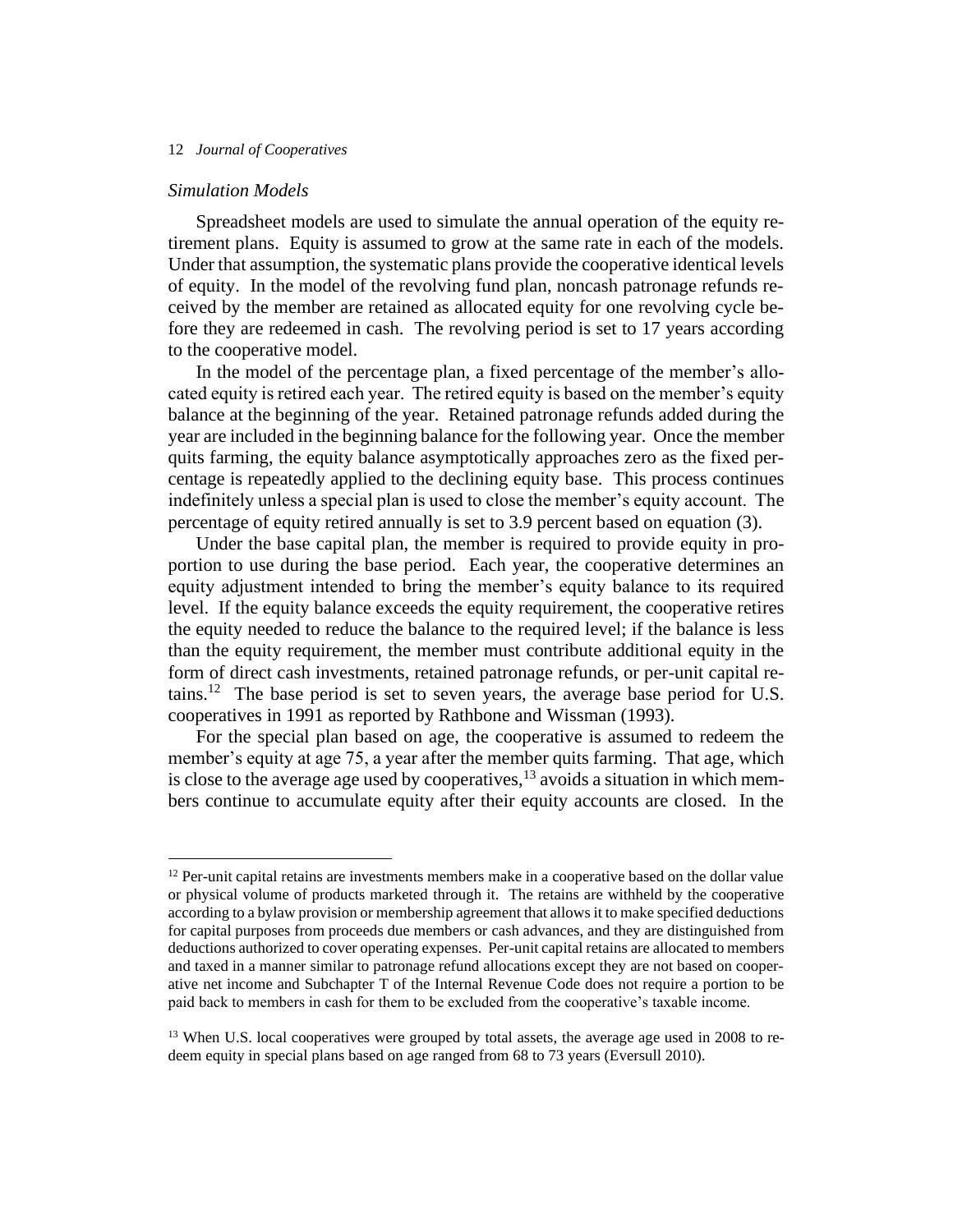special plan for retiring equity held by the member's estate, the cooperative is assumed to redeem the equity at 80 years of age, a value consistent with the 55.25year U.S. life expectancy for a 25-year-old beginning farmer (Arias and Xu 2020).

# **Performance Indicators**

Several variables are used to describe and compare the performance of the equity retirement plans: the cash flow the member receives from the cooperative; the length of the various stages of the cash flow relationship between the cooperative and member; a measure of the proportionality of the plan; the opportunity costs borne by the cooperative and member; and the amount of equity supplied by the member.

Member cash flow is reported on a before-tax basis. Because the systematic equity retirement plans are based on identical assumptions about the distribution of patronage refunds and the allocation of member equity, the choice of a plan is neutral in terms of its effect on cash flow. However, there are differences in the timing of cash flow, which are reflected in present value calculations. In addition, depending on the plan, there may be several years of low cash flow early in a member's farming career, and those should be considered when comparing plans. Although the proportion of patronage refunds paid in cash is usually sufficient for covering federal income tax, the combination of federal, state, and self-employment taxes can create negative after-tax cash flows.<sup>14</sup> Negative cash flows also can result from the additional equity investments members must make to meet their equity requirements under the base capital plan.

The cash flow relationship between the cooperative and member can be partitioned into three stages that are useful in analyzing plan performance (Royer and Shihipar 1997). The stages are defined by whether there is active accumulation or retirement of member equity. During the investment stage, the member invests

<sup>&</sup>lt;sup>14</sup> Both cash and noncash patronage refunds a member receives as part of a qualified patronage refund distribution are subject to federal and state income taxes and self-employment tax, the latter of which consists of a Social Security component and a Medicare component. In 2021, the first \$142,800 of the net earnings of a self-employed individual were subject to Social Security tax at a 12.4 percent rate. All net earnings were subject to a 2.9 percent Medicare tax, and an additional Medicare tax of 0.9 percent was applied to net earnings in excess of \$200,000 for single taxpayers and \$250,000 for married taxpayers filing jointly. When both income taxes and self-employment tax are considered, it is not difficult to identify situations in which cooperative members may have faced combined marginal tax rates greater than 40 percent. For example, a single taxpayer in Nebraska would have been subject to a 44.14 percent combined tax rate for taxable income between \$40,525 and \$86,375 and a 46.14 percent rate for income between \$86,375 and \$142,800. The combined rate would have decreased at \$142,800 because earnings were no longer subject to Social Security tax. However, the rate would once again exceed 40 percent for incomes greater than \$164,925 due to the increasing federal income tax rate and the additional Medicare tax.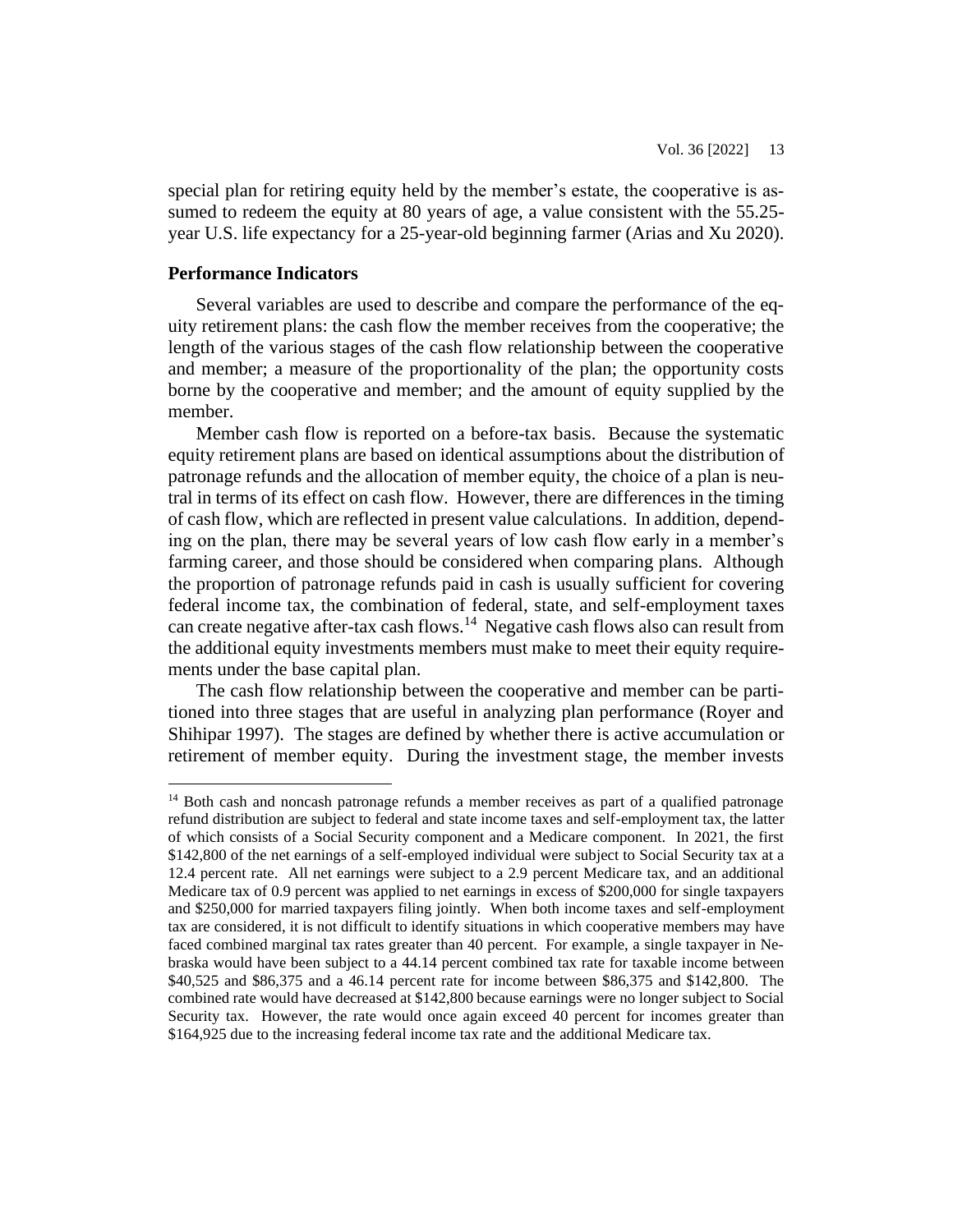equity in the cooperative but has not participated in the cooperative's equity program long enough to receive cash redemptions. The investment stage occurs in the early years of the member's farming career and is often characterized by low cash flow. In the intermediate stage, the member continues to make equity investments but begins receiving cash redemptions. Cash flow is typically higher in this stage because of equity retirement and expanded patronage. The disinvestment stage begins when the member quits farming. Cash flow consists entirely of the redemption of equity allocated in earlier years.

The lengths of the stages can serve as meaningful indicators of the performance of a plan. In particular, a reduction in either the investment or disinvestment stage can be expected to benefit members. The earlier equity retirement associated with a shorter investment stage can increase cash flow early in members' farming careers when cash is necessary for establishing and expanding their farming operations. Likewise, a shorter disinvestment stage can improve the cash flow of members who have retired and are no longer receiving income from farming. Moreover, shorter disinvestment stages can reduce problems associated with estates.

The measure of proportionality considers the equity held by the cooperative both during the member's farming career and after the member quits farming. It is calculated as

$$
\Pi = 1 - \frac{\sum_{i=1}^{r} |e_i - e_{i0}|}{2 \sum_{i=1}^{q} e_{i0}}
$$
\n(7)

where  $e_i$  is the equity the member provides at the start of year *i*, *q* is the year the member quits farming, and  $r$  is the year the cooperative retires the last of the member's equity. The term  $e_{i0}$  represents the equity the member would provide under proportional financing, i.e., if equity were provided in proportion to patronage. It is calculated as  $\left(\frac{p_i}{P_i}\right)E_i$  where  $p_i$  is the member's patronage,  $P_i$  is total patronage, and  $E_i$  is total equity at the start of the year. If equity is provided strictly in proportion to patronage during the member's entire farming career,  $e_i = e_{i0}$  for all *i* so that  $\Pi = 1$ .

Proportional financing could require members to make substantial equity investments early in their farming careers when they have limited access to capital. On the other hand, members would receive immediate redemption of their remaining equity allocations when they quit farming. The financial demands proportional financing would impose on young members and the cooperative generally make it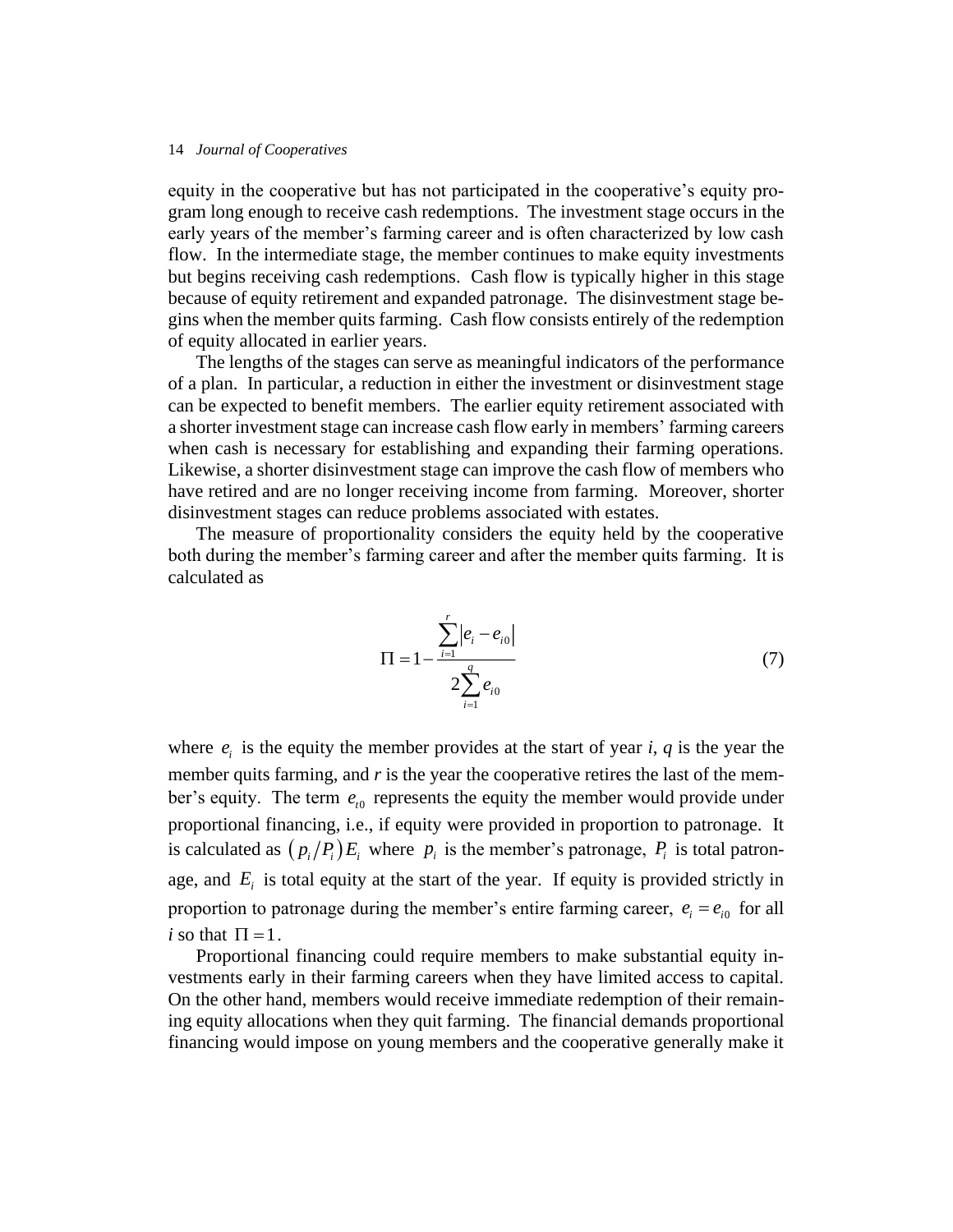impracticable. Nonetheless, it can serve as an ideal against which the relative performance of equity retirement plans can be measured.

The opportunity costs examined here are closely related to the proportionality concept because both are based on  $e_i - e_{i0}$ , the difference between the equity the member provides each year and the equity that would be provided under proportional financing. By focusing on these opportunity costs, it is possible to identify the separate impacts disproportionality has on the cooperative and the member and to assign economic values to those impacts. Two types of opportunities costs are examined: the costs incurred by the cooperative when members are underinvested relative to patronage, and those incurred by members when they are overinvested. The cooperative incurs opportunity costs when a member is underinvested because the member benefits from capital the cooperative could have put to other uses. A member incurs opportunity costs when overinvested because the cooperative benefits from capital the member could have put to other uses. Typically, members are underinvested early in their farming careers when the equity they have accumulated has not yet risen to levels proportionate to their use of the cooperative. They are usually overinvested late in their farming careers and after they have quit farming, when their equity accumulations are disproportionately large relative to use.

In calculating the opportunity cost for year *i*, the member is considered underinvested if  $e_i < e_{i0}$  and overinvested if  $e_i > e_{i0}$ . If  $e_i < e_{i0}$ , the opportunity cost is  $\delta_i = k_c (e_{i0} - e_i)$  where  $k_c$  is the cooperative's cost of equity, and  $\delta_i$  is assigned to the cooperative. If  $e_i > e_{i0}$ , the opportunity cost is  $\delta_i = k_c (e_i - e_{i0})$  and assigned to the member. Because an opportunity cost to one party is offset by an economic benefit to the other, the cooperative's cost of equity is used in calculating the opportunity costs for both the cooperative and member.

The cooperative's cost of equity used in calculating the opportunity costs and the discount rate used in the present value calculations is based on  $r_e$ , the rate of return on equity. Following Phillips (2001) and Royer (2019),  $r_e$  was chosen because of its role in determining the proportion of patronage refunds the cooperative can pay in cash and the rates at which it can grow and retire equity. It can be shown that  $r_e$  is equivalent to the cost of equity determined by the discounted cash flow method of valuation commonly applied to publicly traded corporations after key terms are replaced with their cooperative counterparts (Royer 2019).

For comparison purposes, all present values are calculated from the member's perspective. The discount rate was set to  $r_e - g$ , which differs from the cooperative's cost of equity in that it does not include cooperative growth; thus, it only represents opportunity costs at the member level. It is equivalent to the rate of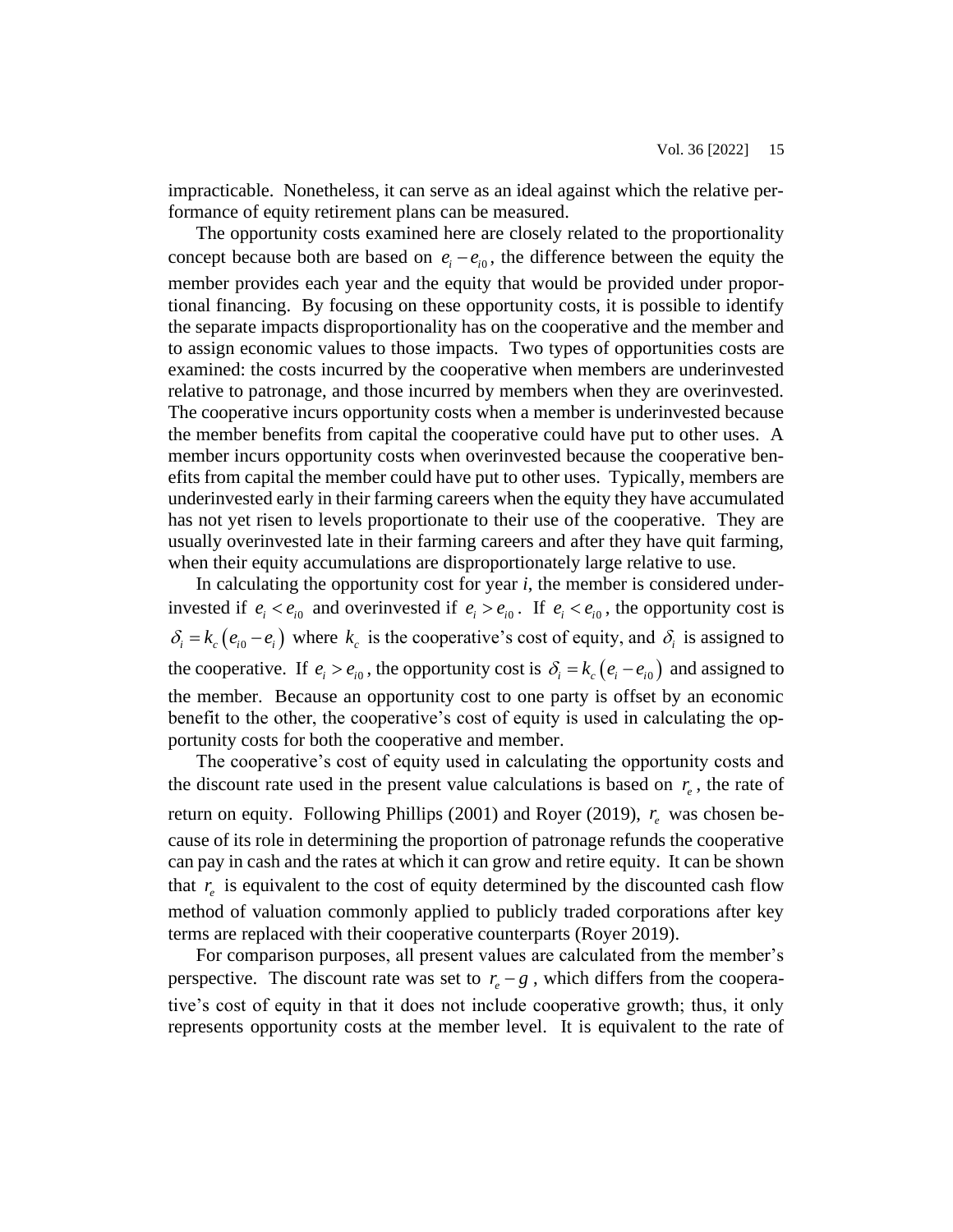return members earn on their investments in the cooperative, which can be calculated by dividing the cash distributions members receive in a year by allocated equity (Snider and Koller 1971; Royer 2019). The 0.1260 discount rate based on  $r_e - g$  is considerably higher than the 0.03 rate used by Kenkel (2020). Assumption of a lower discount rate would amplify the differences between equity retirement plans and increase the present value of cash flow that occurs late in the member's farming career or after retirement.

The amount of equity the member supplies the cooperative is measured in equity units, defined as one dollar of equity held for one year. Total equity supplied

under a plan is 1 *r i i e*  $\sum_{i=1}^{n} e_i$ . The monetary value of that equity is 1 *r e i i k e*  $\sum_{i=1} k_e e_i$ , determined by multiplying equity units by the cooperative's cost of equity. The equity units the member supplies vary from one plan to another depending on how long the cooperative holds the equity before retiring it. This has important implications for member opportunity costs and the ability of the cooperative to add a special equity retirement plan to an existing systematic plan. The equity supplied is related to proportionality because the cooperative typically holds onto the member's equity longer under plans characterized by low proportionality.

# **Comparison of Systematic Plans**

The revolving fund, percentage, and base capital plans are compared in this section. The comparisons focus on member cash flow, proportionality, and opportunity costs. The equity units the typical member supplies the cooperative are discussed in the context of proportionality.

# *Member Cash Flow*

Figure 2 shows the cash flow the member would receive under each of the three plans. The figure extends only until the last of the member's equity is retired under the revolving fund plan. The equity remaining to be retired under the percentage plan is not shown. Table 3 reports several numerical indicators of the performance of the plans.

Initially, member cash flow associated with the revolving fund plan consists entirely of cash patronage refunds, which increase at first and then decrease as they follow the age-sales relationship in figure 1. After one revolving cycle, there is a large jump in cash flow as the member begins receiving the redemption of retained patronage refunds allocated earlier. At the end of the member's farming career, there is a large decline in cash flow as it no longer includes cash patronage refunds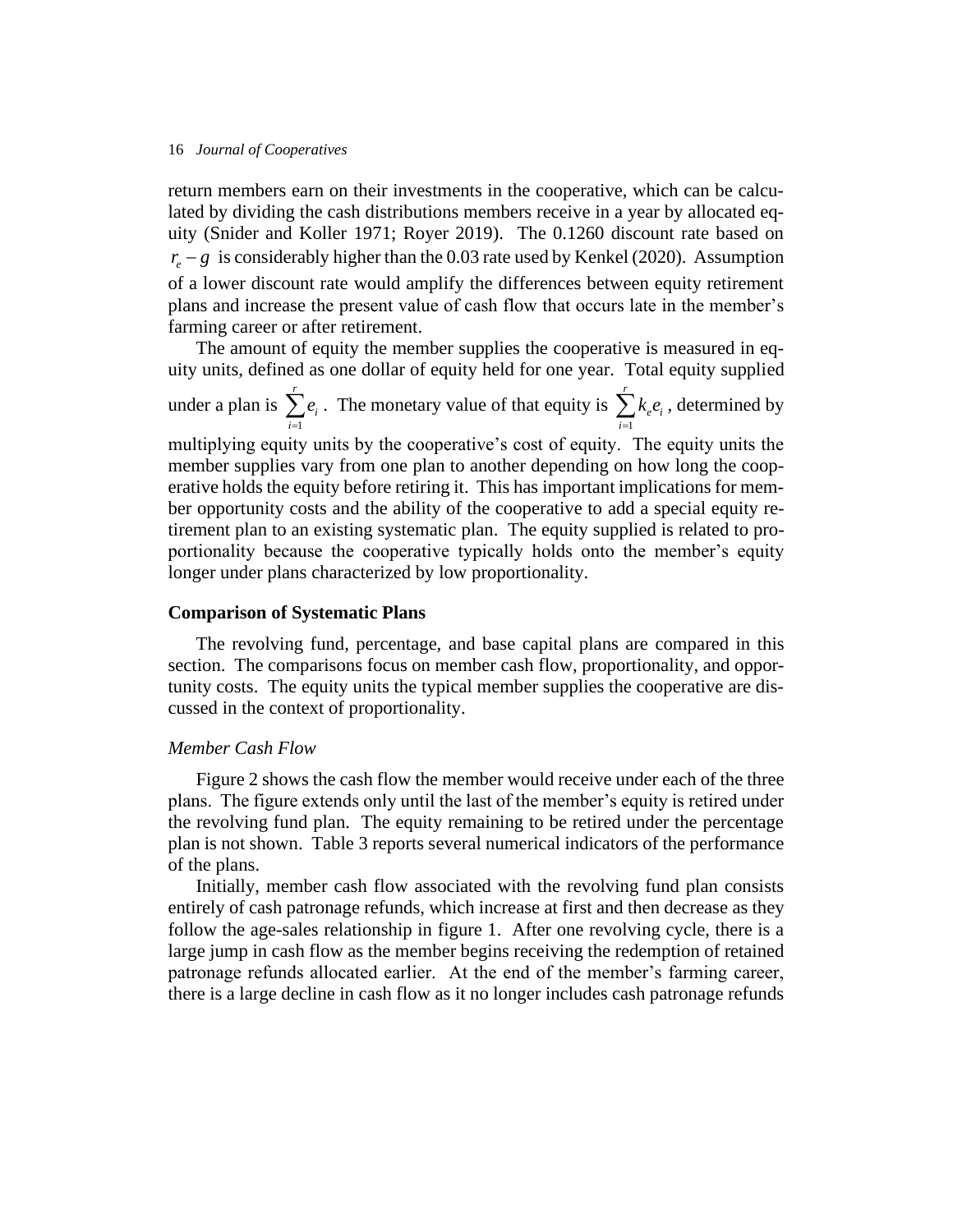

Figure 2. Member cash flow under systematic equity retirement plans **Figure 2. Member cash flow under systematic equity retirement plans**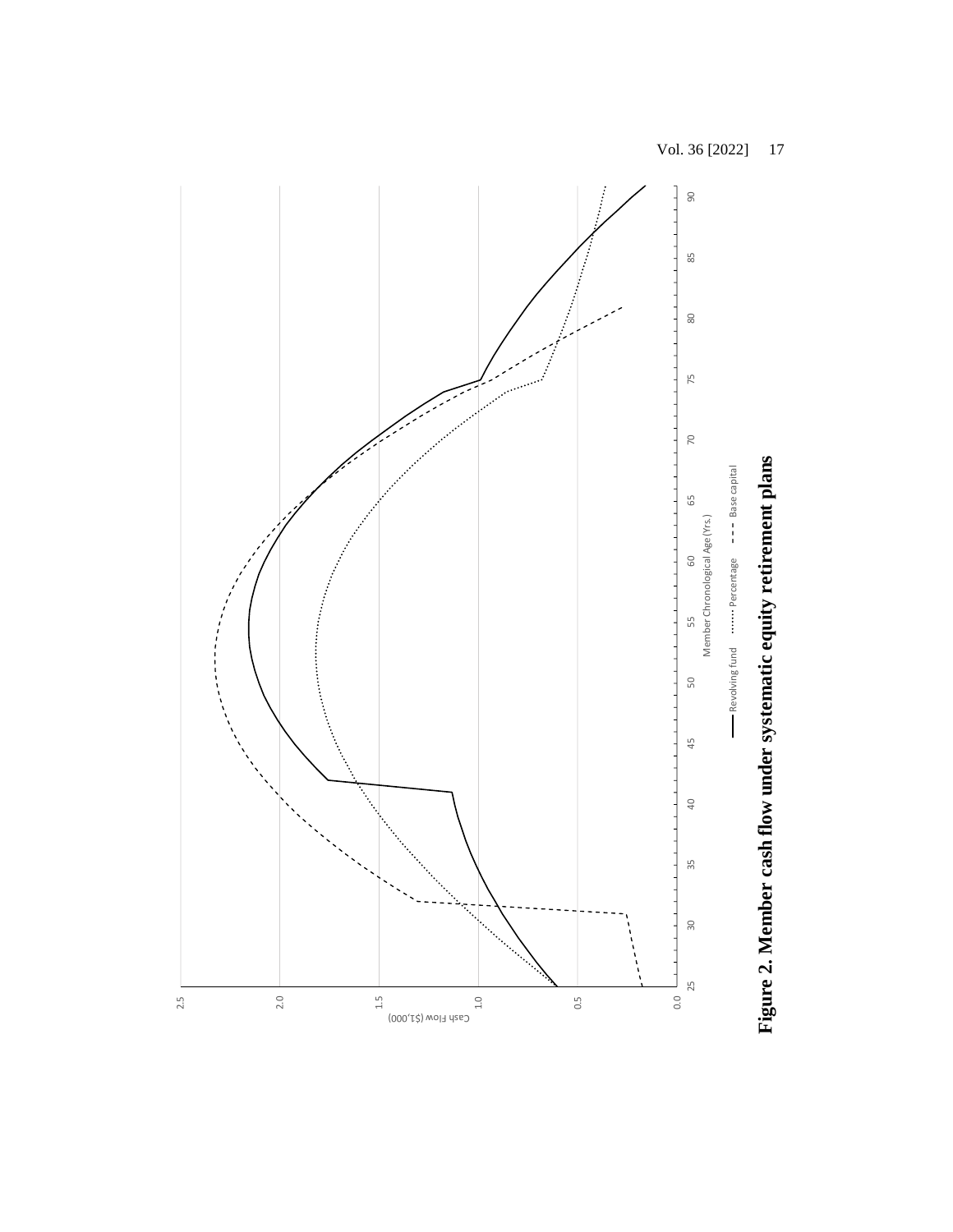|                    | <b>Revolving fund</b> | Percentage     | <b>Base capital</b> |
|--------------------|-----------------------|----------------|---------------------|
| Proportionality    | 0.6425                | 0.2430         | 0.8947              |
|                    |                       | <b>Dollars</b> |                     |
| Member cash flow:  |                       |                |                     |
| All stages         | 88,721                | 88,721         | 88,721              |
| Present value      | 8,716                 | 9,521          | 7,988               |
| Opportunity costs: |                       |                |                     |
| Cooperative        | 13,426                | 16,986         | 9,799               |
| Present value      | 7,843                 | 8,652          | 5,924               |
| Member             | 53,116                | 123,912        | 9,799               |
| Present value      | 990                   | 681            | 83                  |
| Total              | 66,542                | 140,898        | 19,598              |
|                    |                       | Years          |                     |
| Cash flow stages:  |                       |                |                     |
| Investment         | 17                    | 1              | 7                   |
| Intermediate       | 33                    | 49             | 43                  |
| Disinvestment      | 17                    | $\infty$       | 7                   |

# **Table 3. Performance of systematic equity retirement plans**

and consists entirely of the redemption of retained patronage refunds in the revolving fund. The redemption of retained patronage refunds continues for one more revolving cycle, after which the balance of the member's equity account is zero.

Under the percentage plan, the member begins receiving redemption of retained patronage refunds in the second year. Because redemption starts almost immediately, there is not a large jump in cash flow as with the revolving fund plan. Instead, cash flow gradually increases and then decreases as it follows the age-sales relationship. There is a substantial drop in cash flow at the end of the member's farming career when cash patronage refunds cease and cash flow consists entirely of equity retirement. From that point, the member's equity balance gradually declines as a fixed percentage of the equity is redeemed annually. Without a special plan to close out the member's equity account, the cash flow from redemption will continue indefinitely.

In the case of the base capital plan, the member's cash flow is low in the first years when members are required to make additional equity investments to meet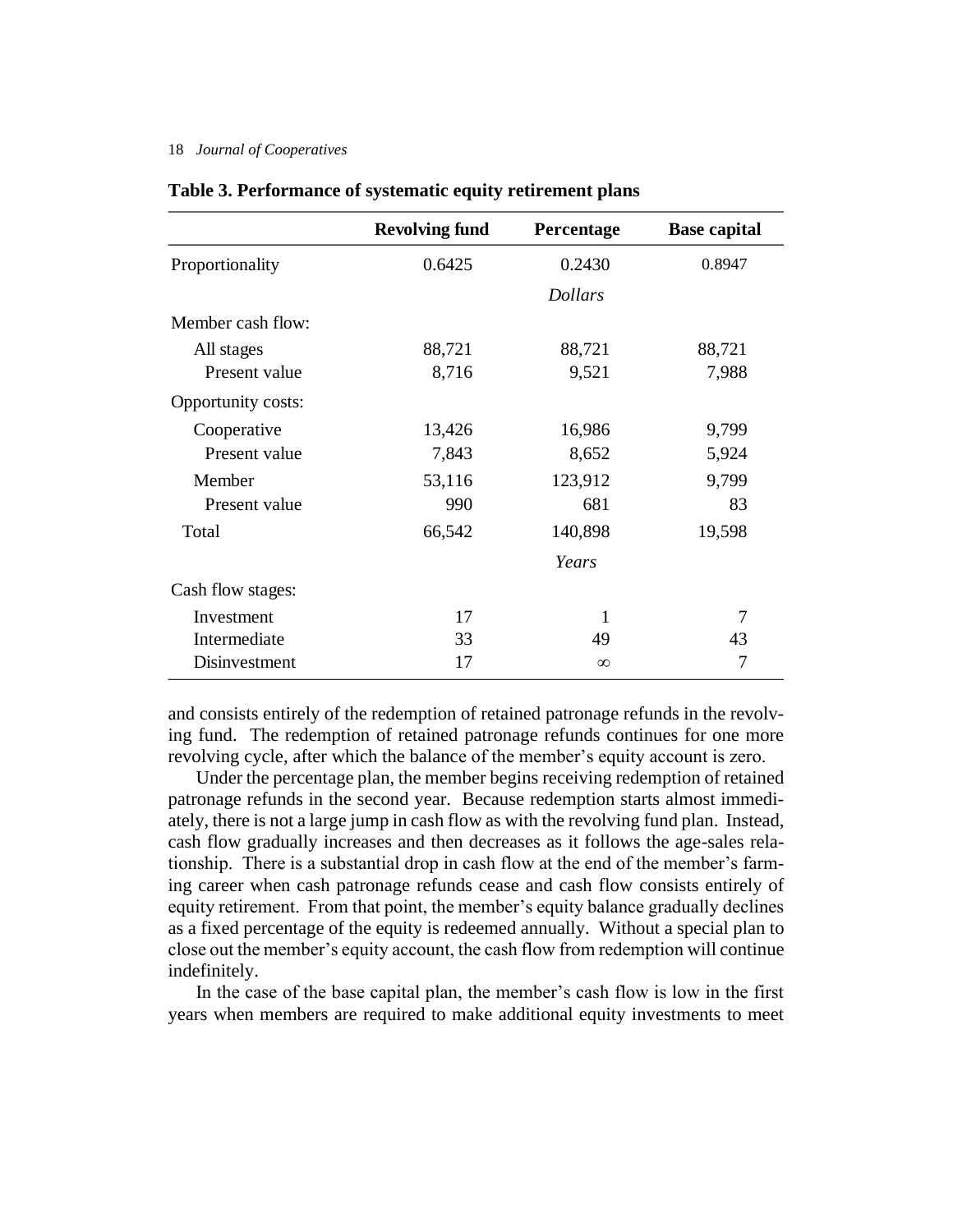their equity requirements under the plan. Once a member's equity balance is proportionate to use, cash flow jumps, after which it follows the age-patronage relationship. There is a slight inflection when the member's farming career ends and patronage ceases.

Overall, the base capital plan provides the member the greatest cash flow during the middle years of the simulations whereas the percentage plan results in the least. In the early years, the cash flow from the percentage plan is greatest because the redemption of retained patronage refunds begins almost immediately. The base capital plan results in the least cash flow during the early years because of the additional investments underinvested members are required to make. At the end of the member's farming career, the revolving fund plan produces the largest member cash flow, but only because much of the member's equity has already been redeemed in the case of the base capital plan. In fact, under the base capital plan, all of the member's equity has been redeemed well before the last equity has been redeemed under the revolving fund plan. Even after the revolving fund plan has retired the last of the member's equity, a substantial amount of equity remains to be retired under the percentage plan.

Although total member cash flow is the same for all three equity retirement plans, the present value of member cash flow varies from one plan to another. The present value is highest for the percentage plan because of the higher cash flow early in the member's farming year. The present value is least for the base capital plan because of the low cash flow in early years due to the additional equity investments underinvested members must make.

# *Proportionality*

Proportionality is greatest for the base capital plan and least for the percentage plan. Indeed, the proportionality of the percentage plan is only a fraction of that of the base capital plan. The proportionality of the revolving fund plan is substantially higher than the percentage plan but considerably lower than the base capital plan.

Figure 3 compares the equity the member supplies under each plan to the amount that would be supplied by proportional financing. For any age *i*, the distance between the curve for a particular plan and the curve for proportional financing represents the difference in the equity provided under the plan  $(e_i)$  and proportional financing  $(e_{i0})$ . Those differences serve as the basis for the calculation of proportionality in equation (7).

All three plans lag proportional financing in both the accumulation and retirement of equity. The lags are least pronounced for the base capital plan, which follows the profile for proportional financing more closely than either the revolving fund or percentage plans. The percentage plan exhibits the largest lags of the three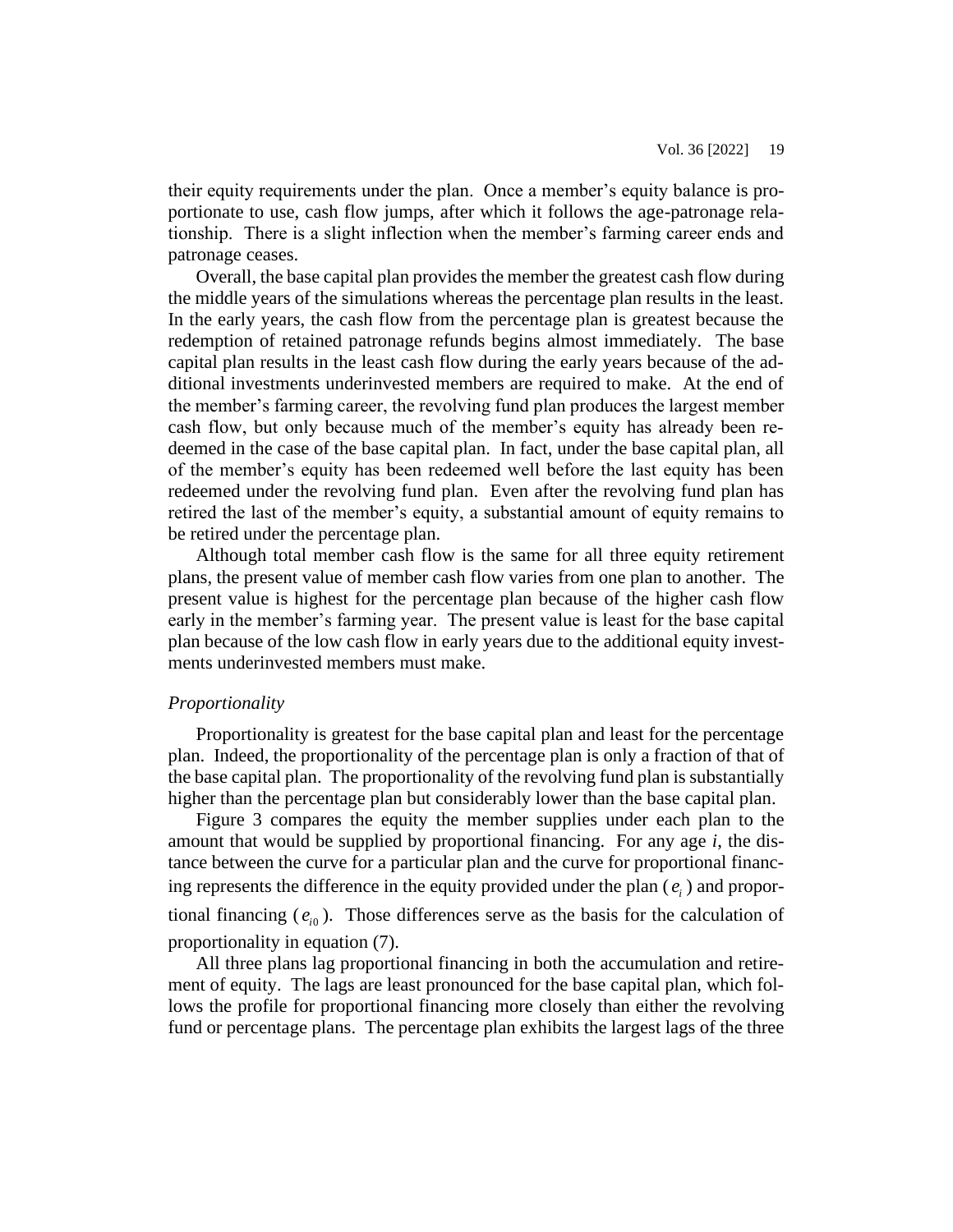

# Figure 3. Member equity balances under systematic plans and proportional financing **Figure 3. Member equity balances under systematic plans and proportional financing**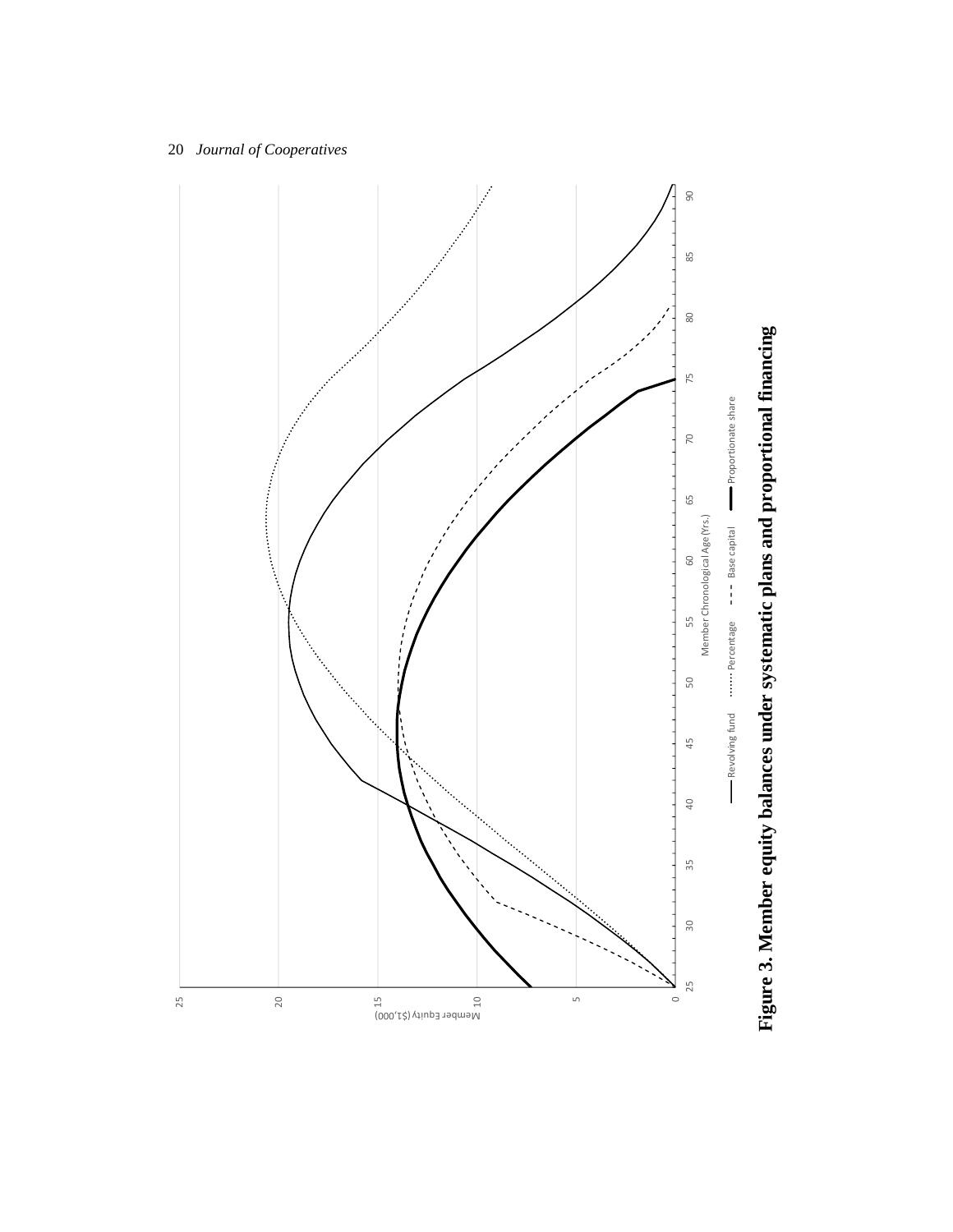|                            | <b>Revolving fund</b> | Percentage | <b>Base capital</b> |
|----------------------------|-----------------------|------------|---------------------|
| Systematic plan only       |                       |            |                     |
| Equity units               | 758,689               | 1,142,938  | 531,863             |
| Value (dollars)            | 132,756               | 199,992    | 93,066              |
| With special plan (age)    |                       |            |                     |
| Equity units               | 694,735               | 714,075    | 522,092             |
| Value (dollars)            | 121,565               | 124,949    | 91,356              |
| With special plan (estate) |                       |            |                     |
| Equity units               | 733,795               | 791,517    | 531,593             |
| Value (dollars)            | 128,400               | 138,500    | 93,019              |
|                            |                       | Net change |                     |
| With special plan (age)    |                       |            |                     |
| Equity units               | $-63,954$             | $-428,863$ | $-9,772$            |
| Value (dollars)            | $-11,191$             | $-75,043$  | $-1,710$            |
| With special plan (estate) |                       |            |                     |
| Equity units               | $-24,893$             | $-351,422$ | $-270$              |
| Value (dollars)            | $-4,356$              | $-61,492$  | $-47$               |

**Table 4. Equity supplied by member under systematic and special plans**

plans. These observations are consistent with the values for the proportionality measure presented in table 3.

The area under each curve represents the total equity units the member would supply the cooperative under that plan. Those areas correspond to the numerical values presented in the first row of table 4. The equity units supplied under the base capital plan are identical to the units that would be supplied by proportional financing. The principal difference between the base capital plan and proportional financing is the lags in equity accumulation and retirement that occur under the plan. The cooperative holds substantially more equity units under the revolving fund and percentage plans than under the base capital plan; it holds the most equity units under the percentage plan. Although the three plans are equivalent in terms of the overall equity they provide the cooperative, they differ in their impacts on individual members. Because the cooperative holds the typical member's equity longer under the revolving fund and percentage plans, member opportunity costs are greater under those plans.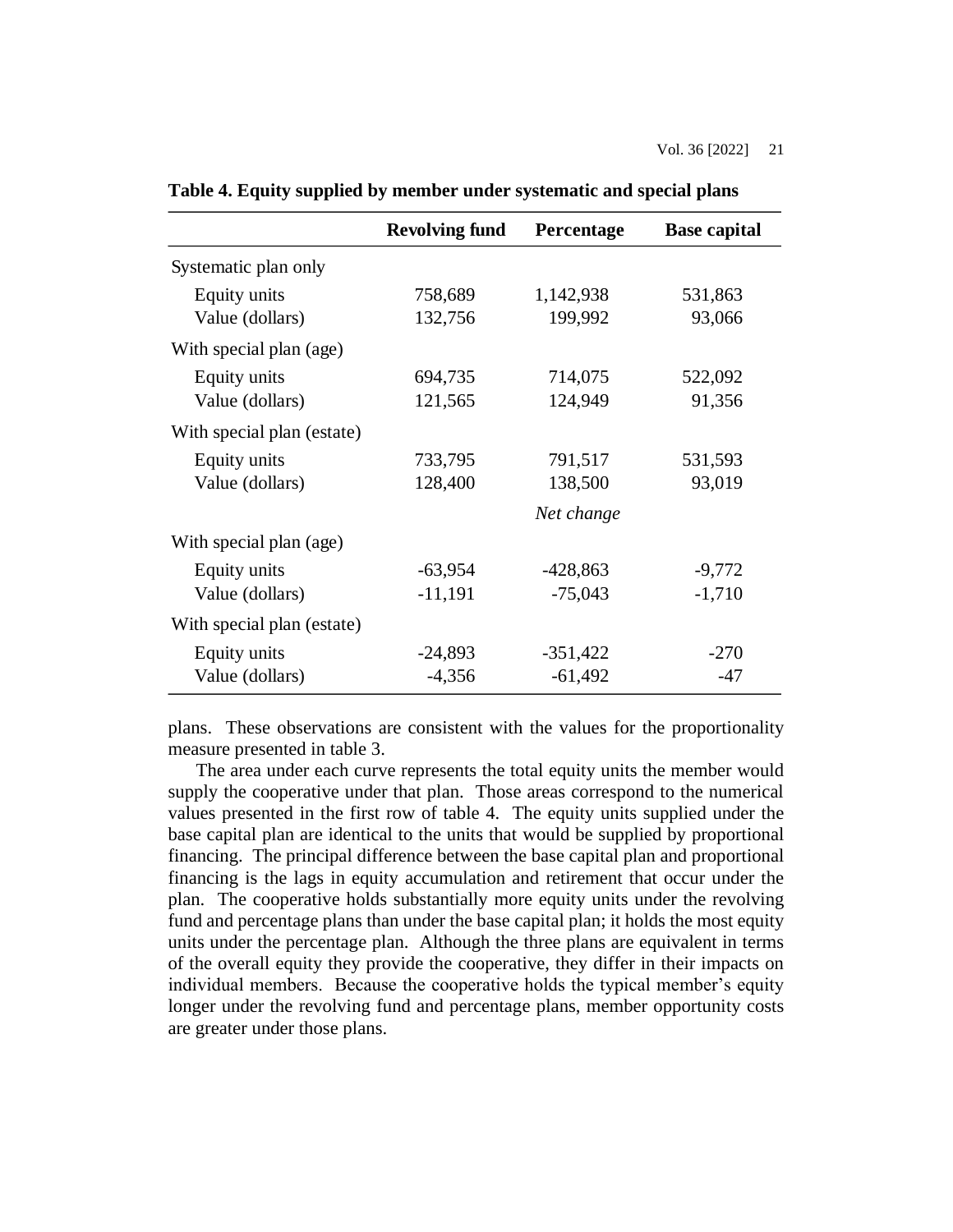# *Opportunity Costs*

Figure 4 illustrates cooperative and member opportunity costs for the plans. Under all three plans, the cooperative incurs opportunity costs early in the member's farming career when the member is underinvested relative to patronage. As the member accumulates equity, the cooperative's opportunity costs diminish until the member is eventually fully invested. With additional equity accumulation, the member becomes overinvested and begins incurring opportunity costs.

The pattern of opportunity costs differs from one plan to another, depending on how equity is accumulated and retired. In the figure, the point at which cooperative opportunity costs are replaced by member opportunity costs is labeled A for the revolving fund plan, B for the percentage plan, and C for the base capital plan. The greatest opportunity costs are usually associated with the percentage plan. Generally, both cooperative and member opportunity costs are larger for the percentage plan than the other plans with the exception of a period in the middle of the member's farming career when member opportunity costs are larger for the revolving fund plan. Both cooperative and member opportunity costs are usually lowest under the base capital plan.

# **Modifications of the Base Capital Plan**

The base capital plan performs well with respect to proportionality and other performance indicators. However, the need for young members to make additional equity investments to meet their equity requirements can place a substantial financial burden on them and make it harder for cooperatives to attract new members. In this section, several modifications of the base capital plan are examined to determine whether they can improve the cash flow of young members without unduly compromising the plan's performance. The modifications include changing the length of the base period used to calculate equity requirements, relaxing the equity requirements for underinvested members so additional investments are unnecessary, and operating a variable cash patronage refund program in conjunction with the plan. In a variable cash patronage refund program, underinvested members receive less of their patronage refunds in cash than other members. Such a plan can be used to accelerate the investments of underinvested members by increasing the noncash portions of their patronage refund allocations.

Plans with five-year and ten-year base periods, a plan in which the equity requirements for underinvested members are relaxed, and a plan with a variable cash patronage refunds program are compared to a basic plan with a seven-year base period. Under the plan with relaxed equity requirements, it is assumed that underinvested members receive both cash and noncash patronage refunds but do not participate in equity retirement. In the variable cash patronage refund program, the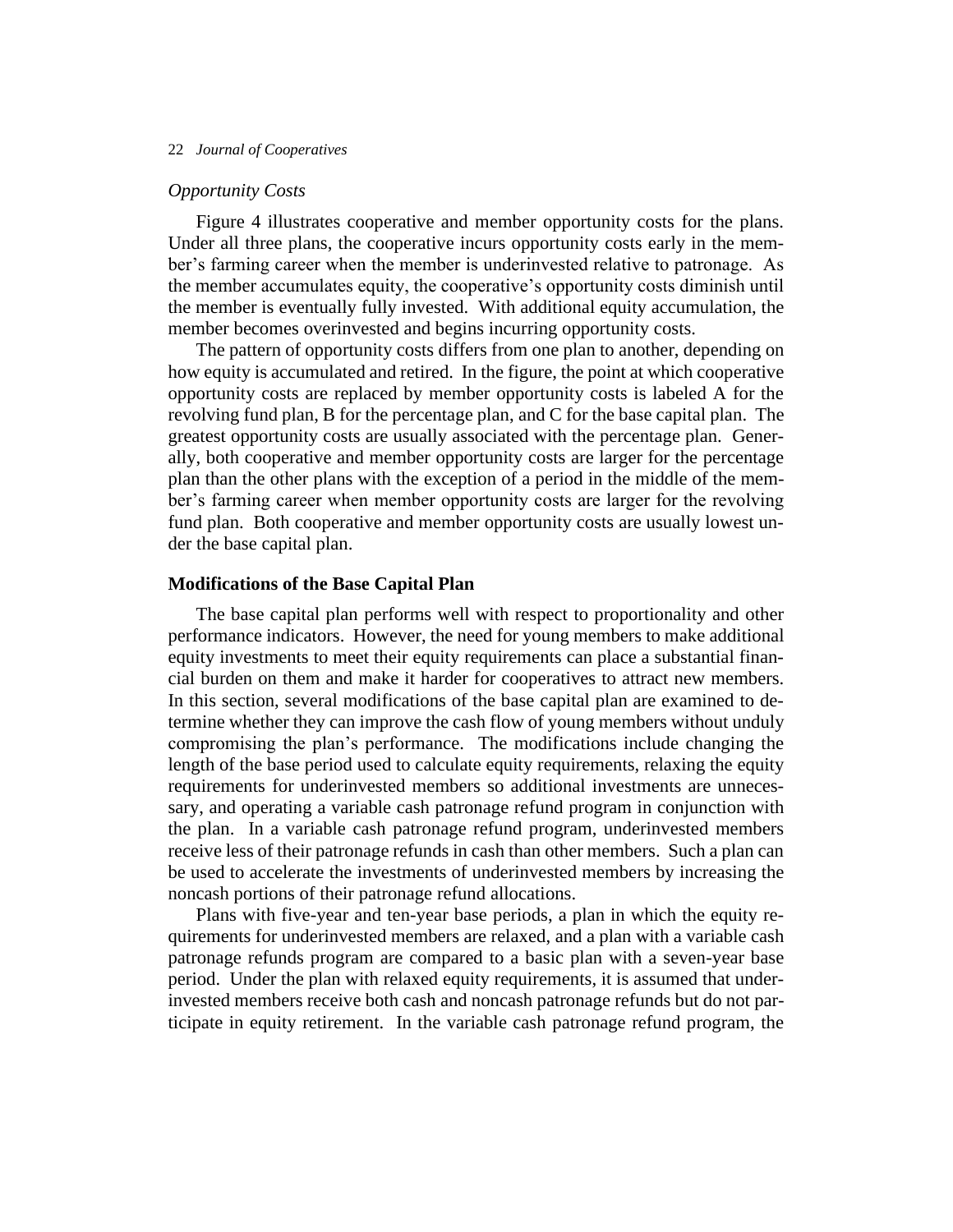$\overline{90}$ 25 30 35 40 45 50 55 60 65 70 75 80 85 90 85  $\rm 80$ 75 70 Revolving fund **Percentage -- Base capital** 65 Member Chronological Age (Yrs.) Member opportunity costs Member opportunity costs60 55 50  $\cup$  $\sum_{i=1}^{n}$ 45 ∞  $\overline{Q}$ Cooperative opportunity costs ACooperative opportunity costs  $\frac{5}{3}$  $30$ 25 3.5 3.0 2.5 1.0 0.5 0.0 2.0 1.5

Opportunity Costs (\$1,000)

Figure 4. Cooperative and member opportunity costs under systematic plans **Figure 4. Cooperative and member opportunity costs under systematic plans**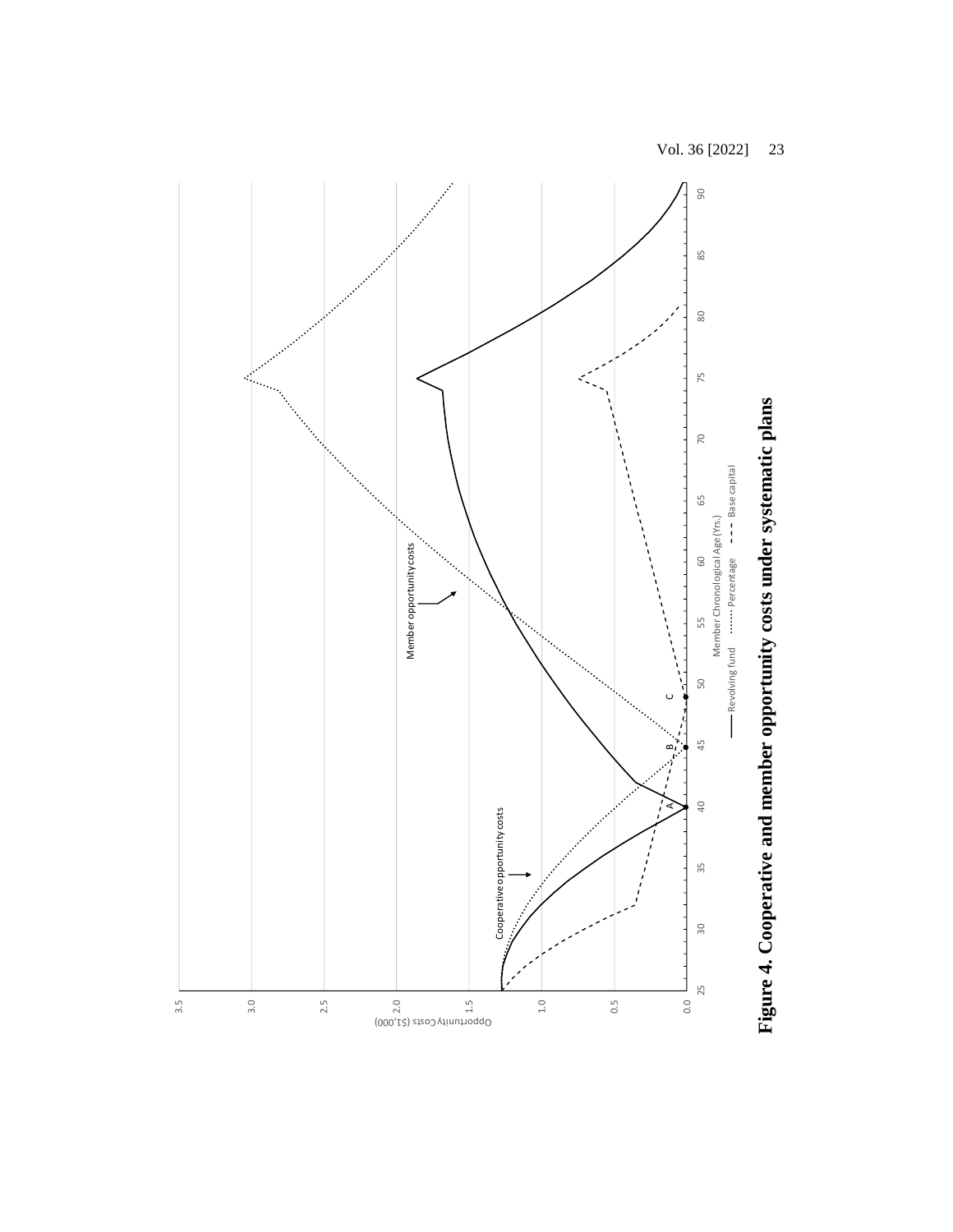| <b>Proportion equity re-</b><br>quirement met $(\varpi)$ | <b>Proportion cash patron-</b><br>age refunds $(c)$ |
|----------------------------------------------------------|-----------------------------------------------------|
| $\pi$ < 0.25                                             | 0.20                                                |
| $0.25 \leq \pi \leq 0.50$                                | 0.25                                                |
| $0.50 \leq \pi \leq 0.75$                                | 0.30                                                |
| $0.75 \leq \pi \leq 1.00$                                | 0.40                                                |
| $1.00 \leq \pi$                                          | 0.50                                                |

proportion of patronage refunds a member receives in cash is assumed to follow this schedule:

Results from varying the base period are displayed in table 5, which includes information on the additional equity investments the typical member must make to meet the equity requirements of the plan; the results are presented graphically in figure 5. A plan in which the equity requirements for underinvested members are relaxed and a plan combined with variable cash patronage refunds are compared to the basic plan in table 6 and figure 6.

As shown in table 5, reducing the base period shortens the investment and disinvestment stages and lengthens the intermediate stage. Reducing the base period also increases proportionality and decreases both cooperative and member opportunity costs. On the other hand, it lowers the present value of member cash flow. This is due primarily to the additional equity investments members must make during the shorter base period. As a result of those investments, cash flow during the investment stage is lowest for the plan with the five-year base period, as illustrated in figure 5. Cash flow during the disinvestment stage is also lowest for the fiveyear base period. However, cash flow during the intermediate stage is higher for the five-year base period than the others.

A major drawback of the shorter base period is the greater financial pressure it places on members early in their farming careers. Reducing the base period increases the additional investments members must make during the investment stage, and those investments reduce cash flow substantially. Indeed, for the plan with a five-year base period, member before-tax cash flow is negative during the investment stage.

Of course, lengthening the base period produces results opposite those from reducing the base period. An important effect of a longer base period is that it provides members more time to meet their equity requirements. Consequently, the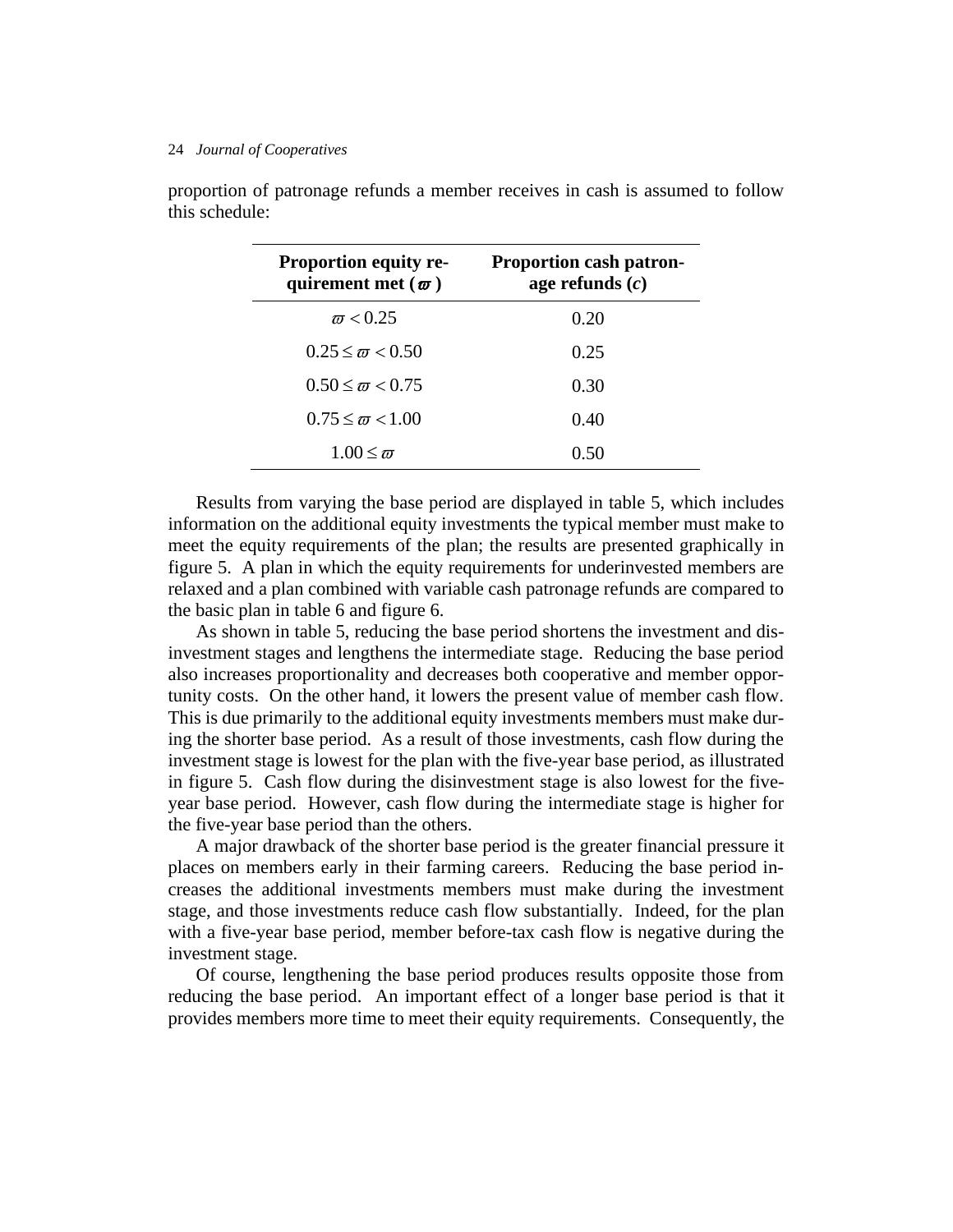|                                | 5-yr. base | 7-yr. base     | 10-yr. base |
|--------------------------------|------------|----------------|-------------|
| Proportionality                | 0.9209     | 0.8947         | 0.8557      |
|                                |            | <b>Dollars</b> |             |
| Member cash flow:              |            |                |             |
| All stages                     | 88,721     | 88,721         | 88,721      |
| Present value                  | 7,163      | 7,988          | 9,019       |
| Opportunity costs:             |            |                |             |
| Cooperative                    | 7,361      | 9,799          | 13,429      |
| Present value                  | 4,764      | 5,924          | 7,375       |
| Member                         | 7,361      | 9,799          | 13,429      |
| Present value                  | 67         | 83             | 101         |
| Total                          | 66,542     | 140,898        | 19,598      |
| <b>Additional investments:</b> |            |                |             |
| Total                          | 4,927      | 3,724          | 1,570       |
| Average                        | 985        | 532            | 157         |
|                                |            | Years          |             |
| Cash flow stages:              |            |                |             |
| Investment                     | 5          | 7              | 10          |
| Intermediate                   | 45         | 43             | 40          |
| Disinvestment                  | 5          | 7              | 10          |

# **Table 5. Effects of varying base period**

cash flow received by the typical member is higher during the first few years when the member is building equity to bring it into line with use.

Relaxing the equity requirements for underinvested members also provides them more time to increase their equity investments, while resulting in only a modest diminution in performance relative to the other systematic plans. Although there is an increase in cooperative opportunity costs, the present value of member cash flow increases, and there is only a slight decrease in proportionality. Relaxing the equity requirements improves cash flow in early years, but it extends the investment stage. As figure 6 shows, cash flow is lower than under the basic plan toward the end of the extended investment stage. By allowing members more time to build their equity investments, the cooperative takes on a greater financial burden, which is reflected by its increased opportunity costs. Because the effects of relaxing the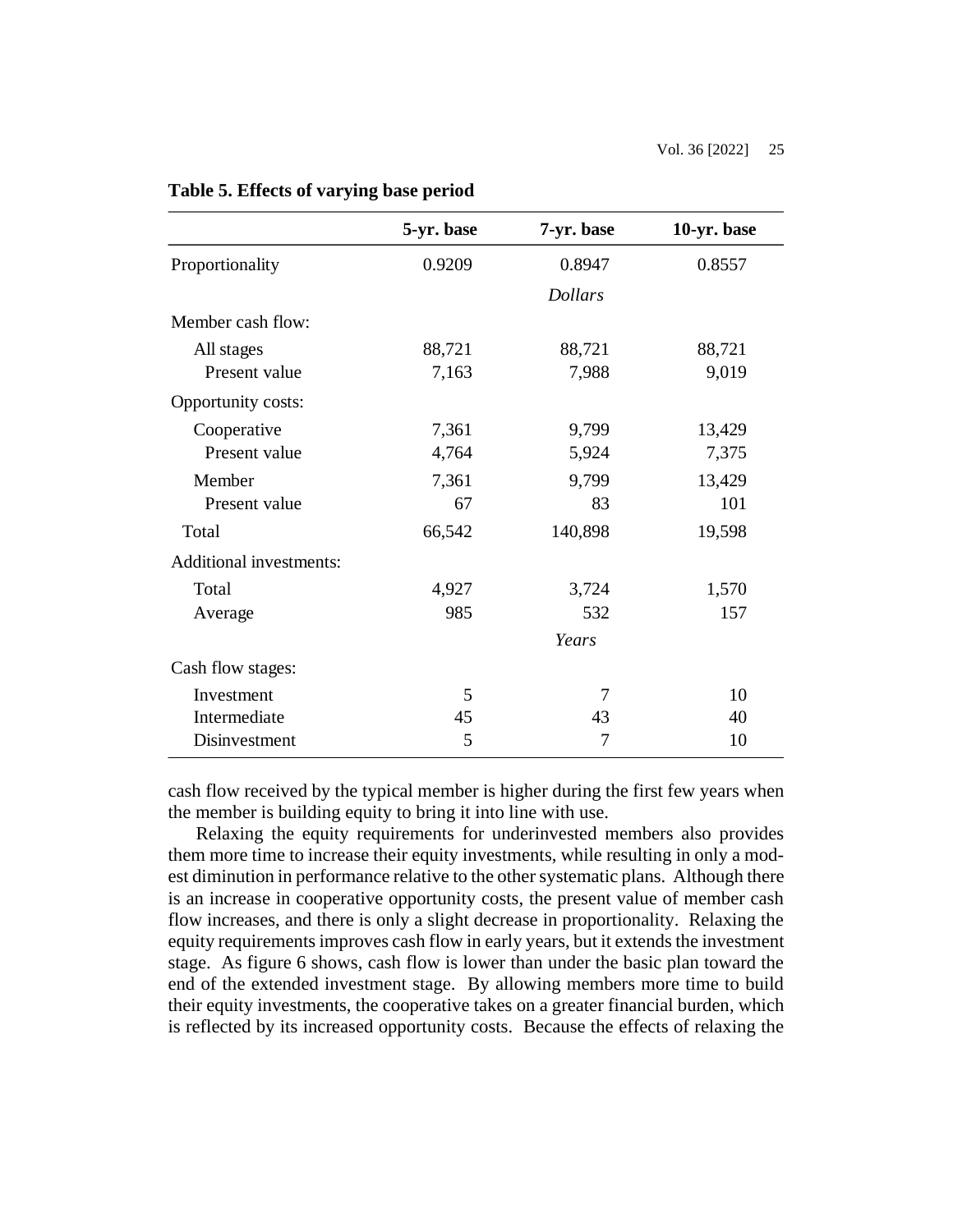

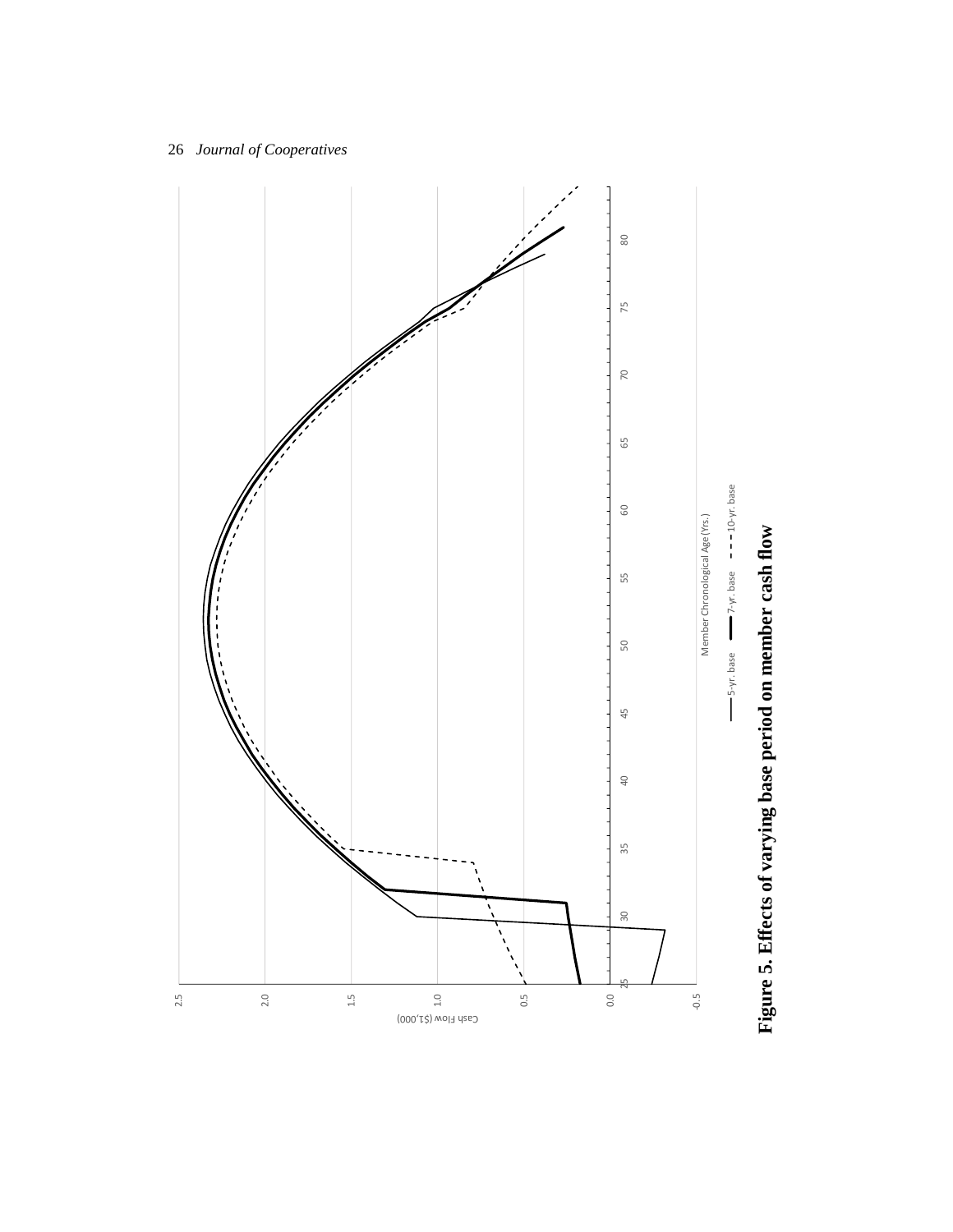|                    | <b>Basic plan</b> | <b>Relaxed equity</b><br>requirements | Variable cash<br>patronage<br>refunds |
|--------------------|-------------------|---------------------------------------|---------------------------------------|
| Proportionality    | 0.8947            | 0.8703                                | 0.8890                                |
|                    |                   | <b>Dollars</b>                        |                                       |
| Member cash flow:  |                   |                                       |                                       |
| All stages         | 88,721            | 88,721                                | 88,721                                |
| Present value      | 7,988             | 9,456                                 | 8,378                                 |
| Opportunity costs: |                   |                                       |                                       |
| Cooperative        | 9,799             | 14,338                                | 10,864                                |
| Present value      | 5,924             | 7,963                                 | 6,467                                 |
| Member             | 9,799             | 9,799                                 | 9,799                                 |
| Present value      | 83                | 83                                    | 83                                    |
| Total              | 19,598            | 24,137                                | 20,663                                |
|                    |                   | Years                                 |                                       |
| Cash flow stages:  |                   |                                       |                                       |
| Investment         | $\overline{7}$    | 13                                    | 9                                     |
| Intermediate       | 43                | 37                                    | 41                                    |
| Disinvestment      | 7                 | 7                                     | $\overline{7}$                        |

**Table 6. Effects of relaxed equity requirements and variable cash patronage refunds**

equity requirements occur early in the member's farming career, member opportunity costs are unaffected. An important advantage of relaxed equity requirements is that they avoid subjecting members to negative after-tax cash flows early in their farming careers.

The effects of a variable cash patronage refunds are similar. However, the investment stage is shorter because members do not need as much time to bring their equity balances into line with patronage. Therefore, proportionality is greater than when the equity requirements are relaxed although it is still less than in the basic plan. The present value of member cash flow is lower than when the equity requirements are relaxed, but so are the cooperative's opportunity costs. Both values are larger than in the basic plan. One disadvantage of the variable cash patronage refund program is that members may still experience negative after-tax cash flows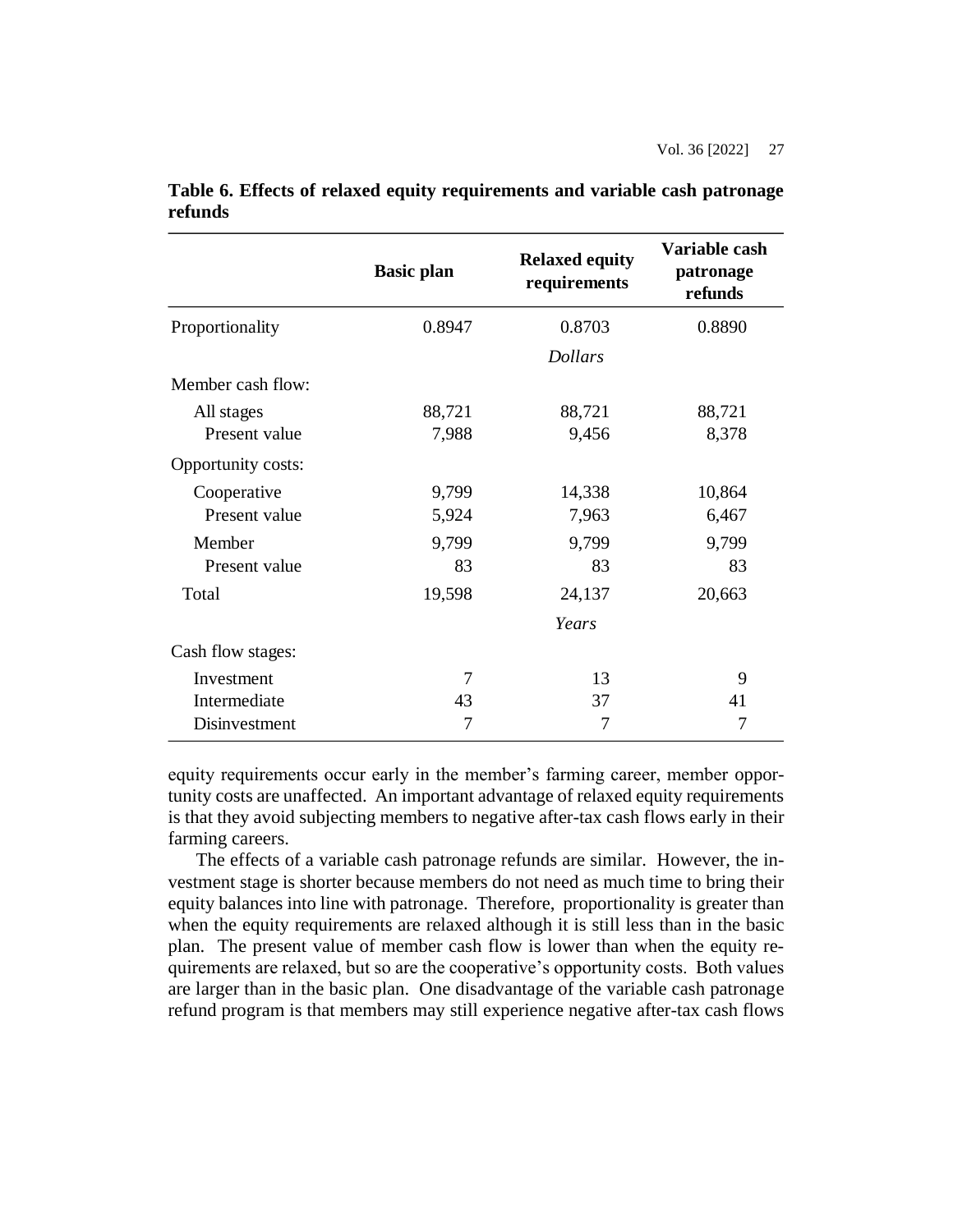

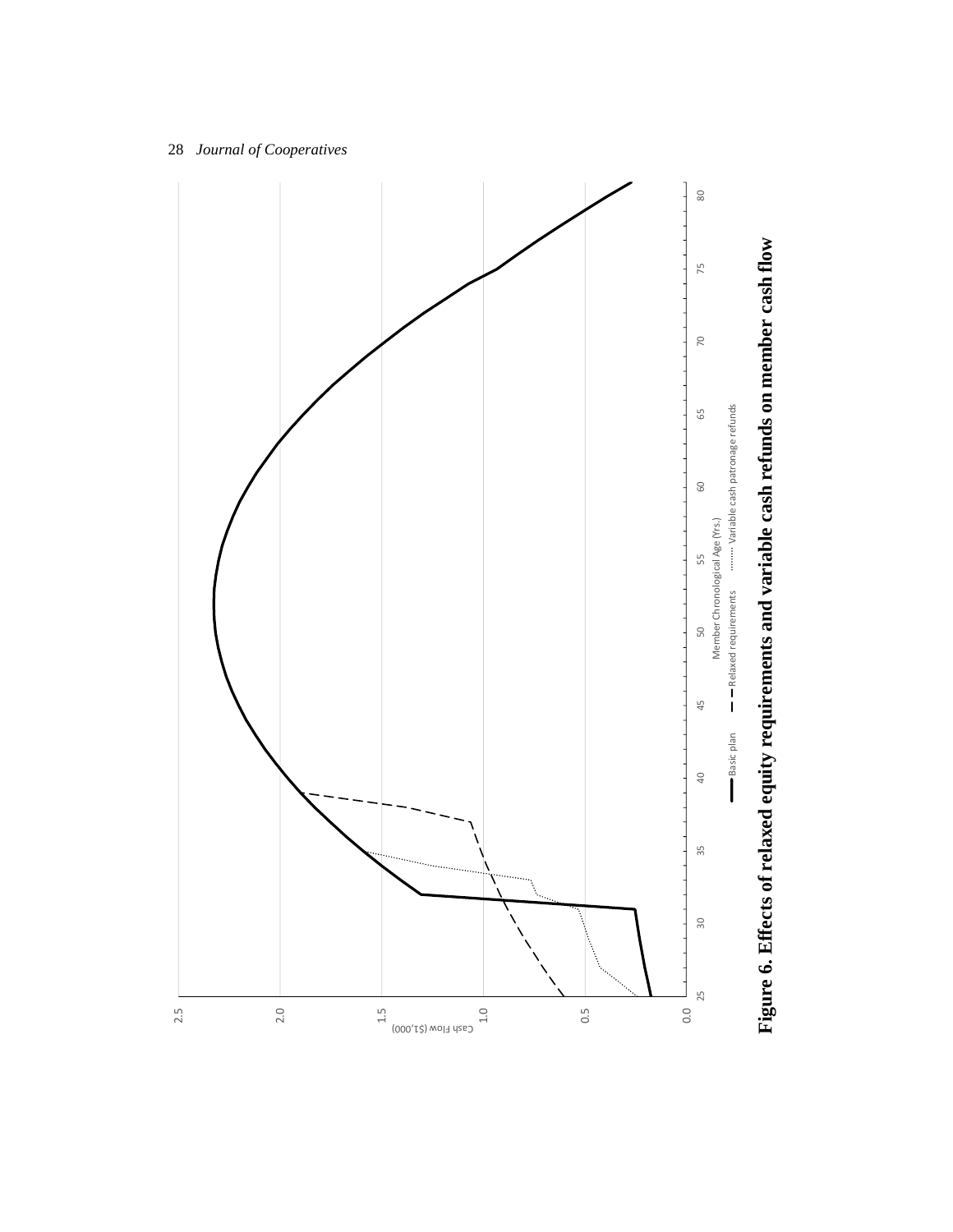|                     | <b>Revolving fund</b><br>plan only | <b>Revolving fund plan</b><br>with special plan |                               |  |
|---------------------|------------------------------------|-------------------------------------------------|-------------------------------|--|
|                     |                                    | Age<br>(at 75 yrs.)                             | <b>Estate</b><br>(at 80 yrs.) |  |
| Proportionality     | 0.6425                             | 0.7026                                          | 0.6659                        |  |
|                     |                                    | <b>Dollars</b>                                  |                               |  |
| Member cash flow:   |                                    |                                                 |                               |  |
| All stages          | 88,721                             | 88,721                                          | 88,721                        |  |
| Present value       | 8,716                              | 8,728                                           | 8,719                         |  |
| Disinvestment stage | 10,644                             | 10,644                                          | 10,644                        |  |
| Present value       | 5,237                              | 9,453                                           | 6,263                         |  |
| Opportunity costs:  |                                    |                                                 |                               |  |
| Cooperative         | 13,426                             | 13,426                                          | 13,426                        |  |
| Present value       | 7,843                              | 6,729                                           | 7,843                         |  |
| Member              | 53,116                             | 41,925                                          | 48,760                        |  |
| Present value       | 990                                | 972                                             | 985                           |  |
| Total               | 66,542                             | 53,352                                          | 62,186                        |  |
|                     |                                    | Years                                           |                               |  |
| Cash flow stages:   |                                    |                                                 |                               |  |
| Investment          | 17                                 | 17                                              | 17                            |  |
| Intermediate        | 33                                 | 33                                              | 33                            |  |
| Disinvestment       | 17                                 | 1                                               | 6                             |  |

**Table 7. Revolving fund plan in combination with special plans**

if their marginal tax rates exceed the proportion of patronage refunds they receive in cash.

# **Effects of Special Plans**

This section reports on analyses of how the addition of a special plan affects the performance of the systematic plans. Two special plans are considered: a plan that redeems the member's equity based on age (at 75 years of age) and a plan that redeems the equity held by the member's estate (at 80 years of age). The results of those analyses are presented in tables 7–9. Because the special plans redeem equity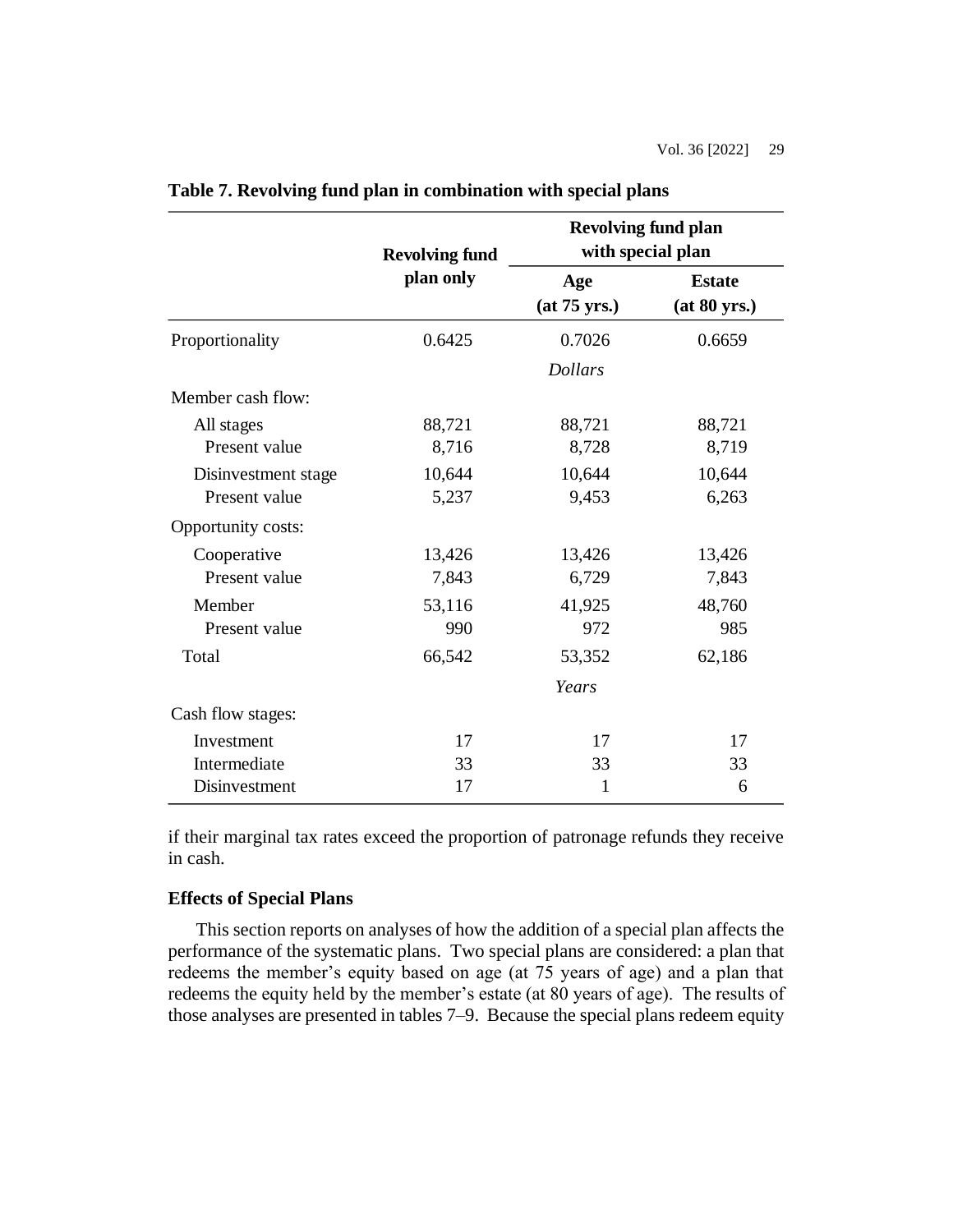|                     | Percentage plan<br>only | Percentage plan<br>with special plan |                               |  |
|---------------------|-------------------------|--------------------------------------|-------------------------------|--|
|                     |                         | Age<br>(at 75 yrs.)                  | <b>Estate</b><br>(at 80 yrs.) |  |
| Proportionality     | 0.2430                  | 0.6462                               | 0.5734                        |  |
|                     |                         | <b>Dollars</b>                       |                               |  |
| Member cash flow:   |                         |                                      |                               |  |
| All stages          | 88,721                  | 88,721                               | 88,721                        |  |
| Present value       | 9,521                   | 9,555                                | 9,537                         |  |
| Disinvestment stage | 17,426                  | 17,426                               | 17,426                        |  |
| Present value       | 4,123                   | 15,476                               | 9,262                         |  |
| Opportunity costs:  |                         |                                      |                               |  |
| Cooperative         | 16,986                  | 16,986                               | 16,986                        |  |
| Present value       | 8,652                   | 8,652                                | 8,652                         |  |
| Member              | 123,912                 | 48,869                               | 62.42                         |  |
| Present value       | 681                     | 634                                  | 659                           |  |
| Total               | 140,898                 | 65,855                               | 79,406                        |  |
|                     |                         | Years                                |                               |  |
| Cash flow stages:   |                         |                                      |                               |  |
| Investment          | 1                       | 1                                    | 1                             |  |
| Intermediate        | 49                      | 49                                   | 49                            |  |
| Disinvestment       | $\infty$                | 1                                    | 6                             |  |

# **Table 8. Percentage plan in combination with special plans**

several decades after the member's farming career begins, their effects on the present value of member cash flow are not easily discerned when present values are calculated at 25 years of age. To bring those effects into sharper focus, the tables include the member cash flow during the disinvestment stage (i.e., after the member retires); the corresponding present values are calculated at 75 years of age. The special plans do not affect the level or timing of the cooperative's opportunity costs because all opportunity costs are borne by the member at the time the plans are implemented.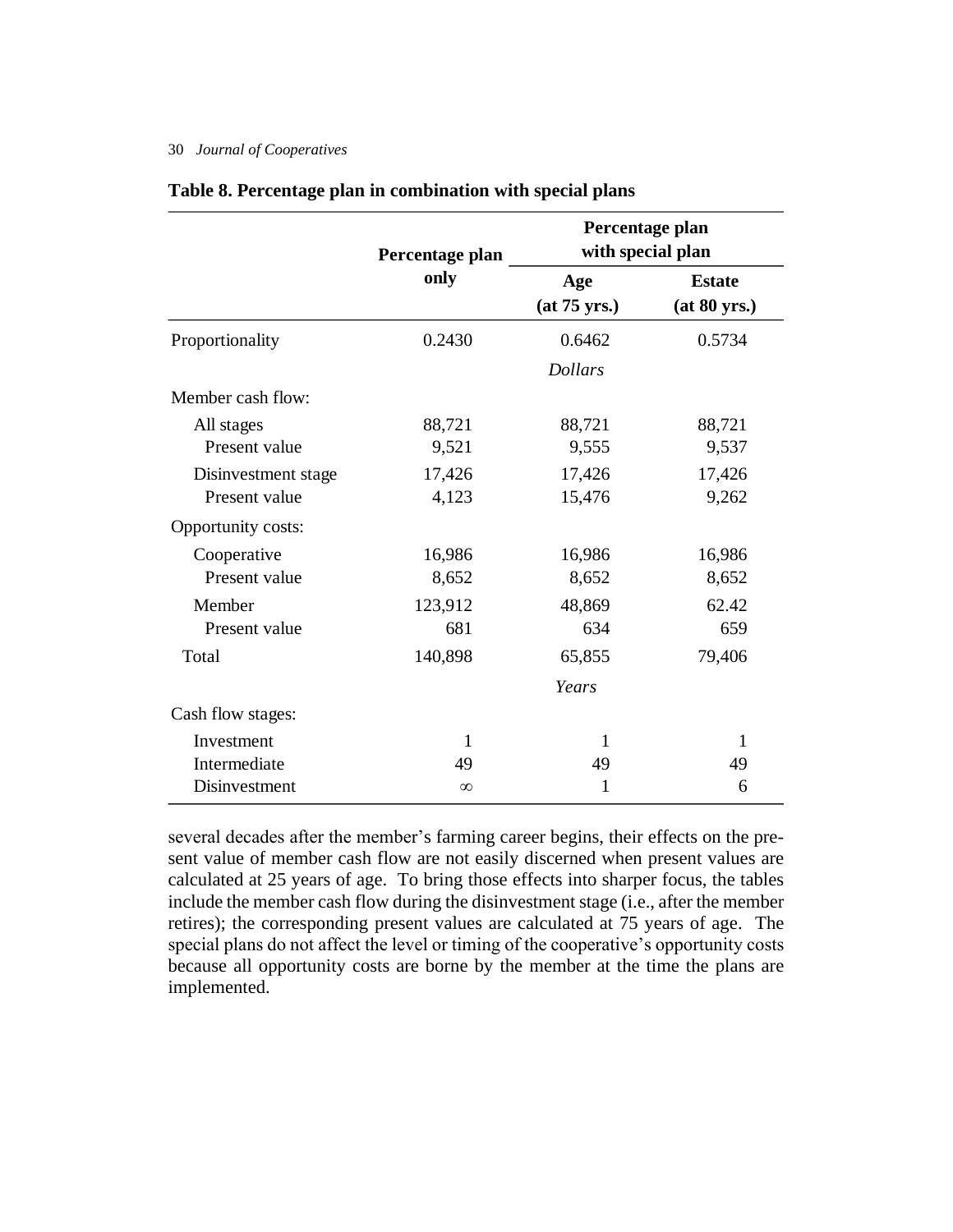|                     | <b>Base capital plan</b><br>only |                     | <b>Base capital plan</b><br>with special plan |
|---------------------|----------------------------------|---------------------|-----------------------------------------------|
|                     |                                  | Age<br>(at 75 yrs.) | <b>Estate</b><br>(at 80 yrs.)                 |
| Proportionality     | 0.8947                           | 0.9039              | 0.8950                                        |
|                     |                                  | <b>Dollars</b>      |                                               |
| Member cash flow:   |                                  |                     |                                               |
| All stages          | 88,721                           | 88,721              | 88,721                                        |
| Present value       | 7,988                            | 7,990               | 7,988                                         |
| Disinvestment stage | 4,289                            | 4,289               | 4,289                                         |
| Present value       | 2,975                            | 3,809               | 2,990                                         |
| Opportunity costs:  |                                  |                     |                                               |
| Cooperative         | 9,799                            | 9,799               | 9,799                                         |
| Present value       | 5,924                            | 5,924               | 5,924                                         |
| Member              | 9,799                            | 8,089               | 9,752                                         |
| Present value       | 83                               | 79                  | 83                                            |
| Total               | 19,598                           | 17,888              | 19,551                                        |
|                     |                                  | Years               |                                               |
| Cash flow stages:   |                                  |                     |                                               |
| Investment          | $\overline{7}$                   | 7                   | 7                                             |
| Intermediate        | 43                               | 43                  | 43                                            |
| Disinvestment       | 7                                | 1                   | 6                                             |

**Table 9. Base capital plan in combination with special plans**

As reported in table 7, the special plan based on age improves the performance of the revolving fund plan by shortening the disinvestment stage and reducing member opportunity costs. The plan also increases the present value of member cash flow after retirement and improves proportionality. The effects of the plan for redeeming the equity held by the member's estate are similar, but they are weaker because of the five-year difference in timing.

The special plans produce their greatest effects when used in conjunction with the percentage plan. As shown in table 8, the special plan based on age results in a substantial reduction in the disinvestment stage and a severalfold increase in the present value of member cash flow after retirement. Member opportunity costs are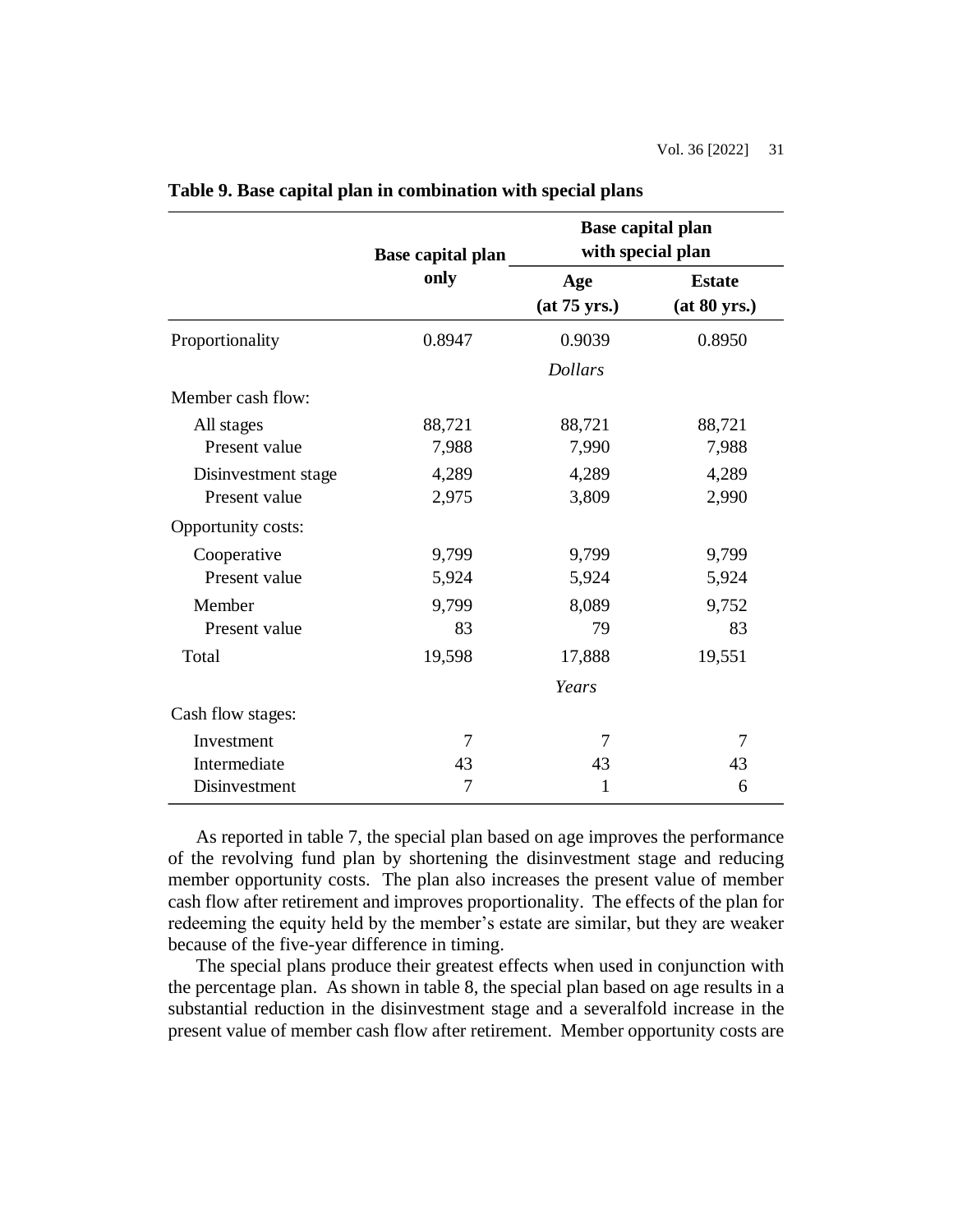cut by more than one-half, and proportionality more than doubles. Although not as large, the improvements brought by the plan for redeeming the equity held by the member's estate are still substantial. In general terms, the proportionality of the percentage plan is still considerably less than the revolving fund and base capital plans when those plans are combined with special plans. Nonetheless, adding a special plan to the percentage plan results in a level of proportionality comparable to the revolving fund plan without a special plan.

Because the disinvestment stage corresponding to the base capital plan is already fairly short, the effects of the special plans on performance are relatively small. As shown in table 9, the special plan based on age reduces the disinvestment stage by six years, but the associated effects on the present value of member postretirement cash flow, member opportunity costs, and proportionality are modest. Because the plan for the member's estate reduces the disinvestment stage by only one year, its effects are negligible.

Table 4 reports the equity units the member supplies the cooperative when the special plans are operated in conjunction with a systematic plan. As the table demonstrates, the addition of a special plan to an existing systematic plan results in a reduction in equity units. In general, the reduction due to a special plan is inversely related to the performance of the systematic plan (table 3) and directly related to the benefits associated with the special plan (tables 7–9). The addition of special plans to the percentage plan results in the greatest reductions in equity units. The addition of special plans to the base capital plan results in comparatively minor reductions in equity because the special plans produce only modest improvements in performance.

Although implementation of a special plan generally improves the performance of the cooperative's equity retirement program, there is a cost to the cooperative because the redeemed equity can no longer be put to its current uses. For example, consider a cooperative that operates a revolving fund plan. If the cooperative were to add a special plan for redeeming the equity of members at 75 years of age, the equity supplied by the typical member would be reduced by 63,954 equity units. Unless the cooperative replaces that reduction with equity from other sources, it must lengthen its revolving period, reduce its growth, or lower the proportion of patronage refunds it pays in cash. The loss to the cooperative and its members due to those effects represents an opportunity cost equal to the economic value of the equity units no longer available, \$11,191 in this example. The total opportunity costs associated with a special plan would consider the equity of other members also retired under the plan.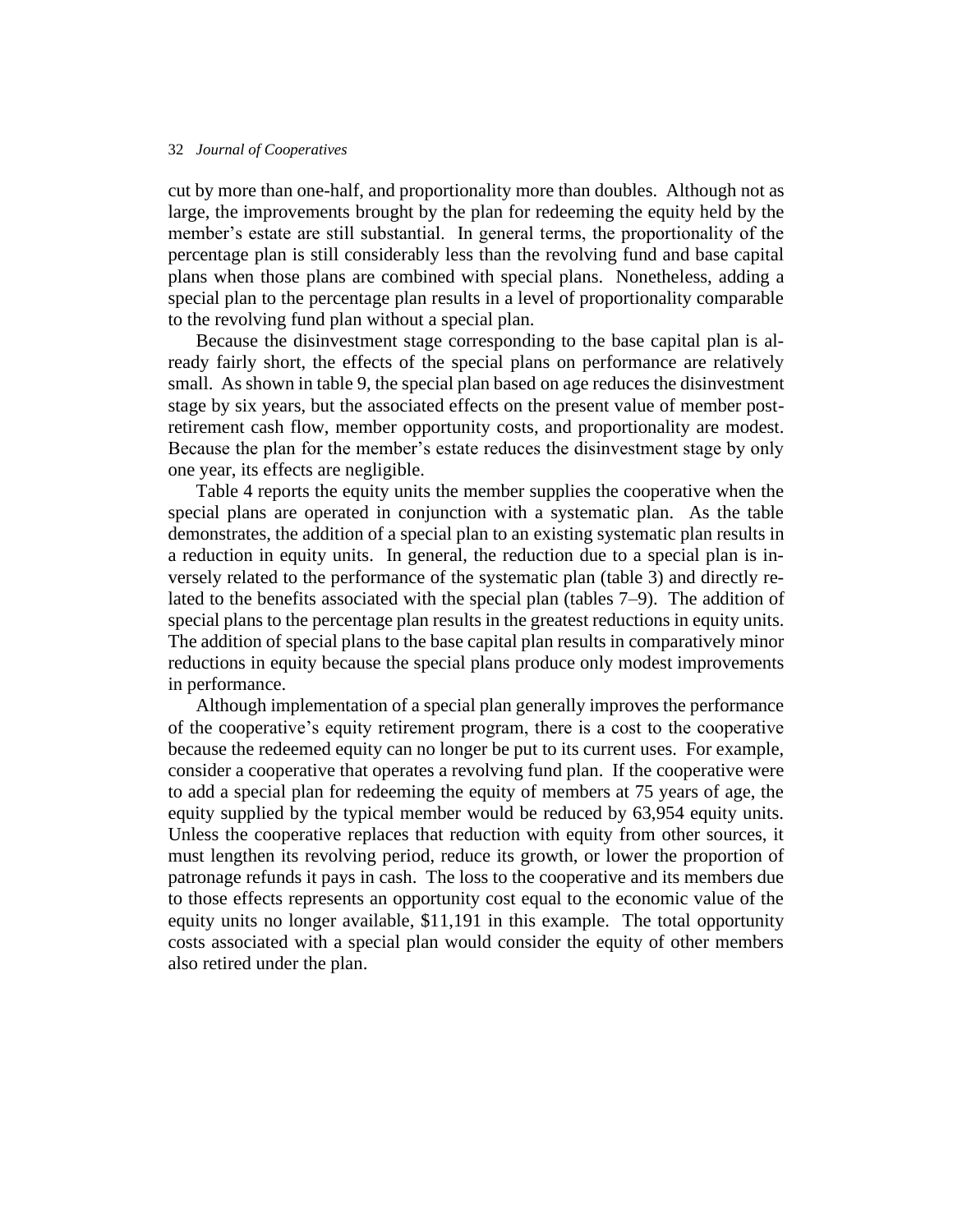# **Discussion**

The relative performance of the systematic equity retirement plans is apparent from the results displayed in table 3. By almost all indicators of performance, the base capital plan performs better than the other two plans. Similarly, the percentage plan exhibits poorer performance than the other plans. The base capital plan is associated with the greatest proportionality while the percentage plan is associated with the least. Both cooperative and member opportunity costs are lowest with the base capital plan; they are highest with the percentage plan.

Only in terms of the present value of member cash flow does the percentage plan yield the best results. The superior performance of the percentage plan in terms of present value can be attributed to the higher cash flow in the early years of the member's farming career when equity retirement begins almost immediately under the plan. During that period, member cash flow is low under the base capital plan because of the additional equity investments the member must make to meet the equity requirements of the plan.

The present value comparisons do not represent a strong argument against the base capital plan's overall superiority for two reasons. First, the ranking of plans relative to the present value of member cash flow is sensitive to changes in the discount rate. The discount rate used in calculating the present values in table 3 is relatively high, and the base capital plan yields the greatest present value at lower discount rates.<sup>15</sup> Second, when the cash flow of the cooperative's entire membership is considered, the present value of member cash flow is identical for the three systematic plans. From equation (2), it is clear that the cash flow available for equity retirement in any particular year is fixed given the proportion of patronage refunds paid in cash and the equity growth rate. Thus, the cash flow members receive from the cooperative and the present value of that cash flow are independent of the equity retirement plan in place. So from an aggregate perspective, no plan can be preferred over another on the basis of the present value of the cash flow members receive.

Notwithstanding the greater present value for the typical member under the percentage plan, the base capital plan is clearly the best-performing plan with respect to achieving proportionality and reducing both cooperative and member opportunity costs. Yet despite its performance, only a small proportion of U.S. agricultural cooperatives use to the plan for the accumulation and retirement of member equity. The best explanation for the low use of the base capital plan is the financial burden it places on members early in their farming careers when they must make

<sup>&</sup>lt;sup>15</sup> Recall that the discount rate used to calculate the present values in table 3 is 0.1260. For positive discount rates of 0.0699 or less, the present value associated with the base capital plan exceeds those for the percentage and revolving fund plans.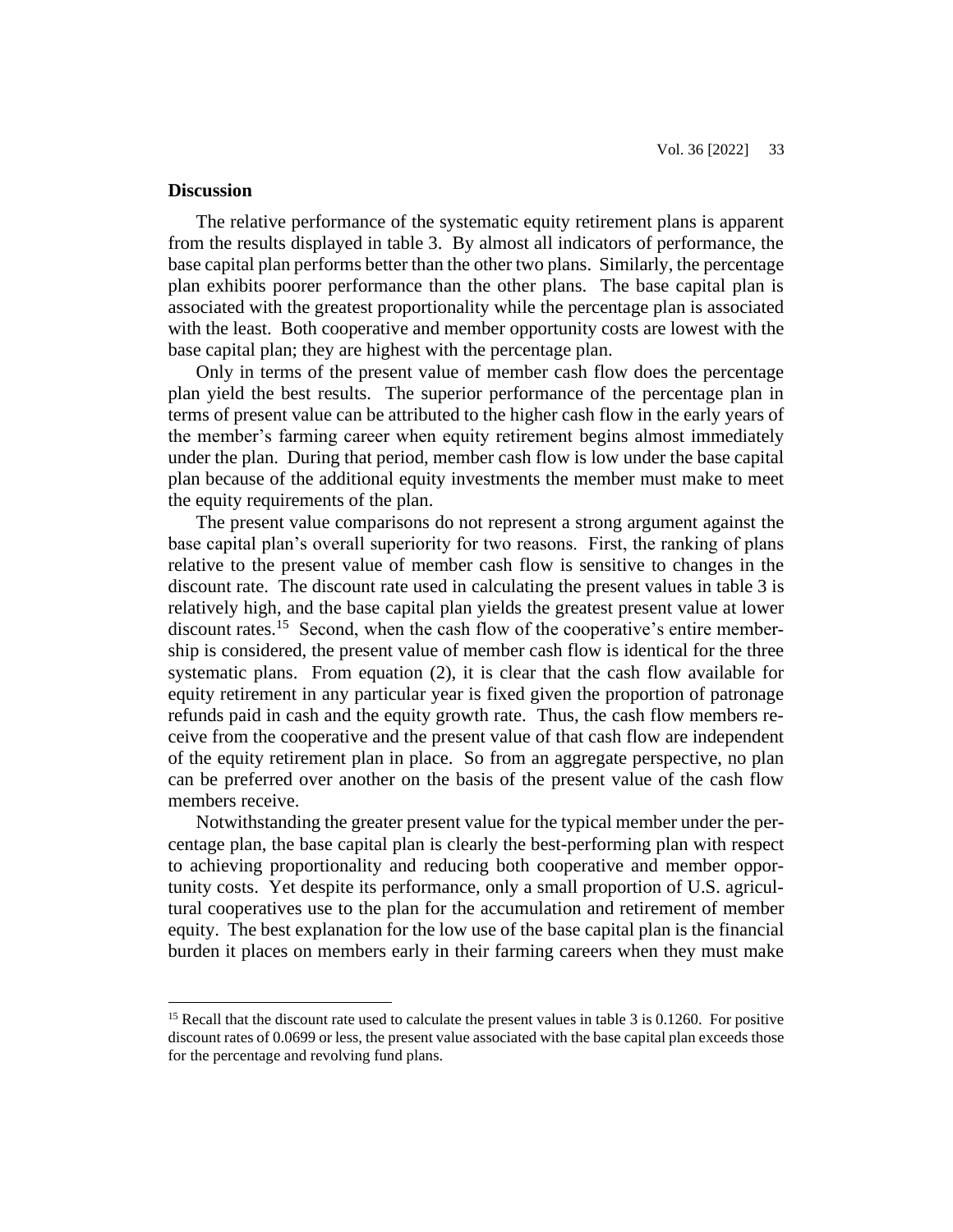additional equity investments in the form of direct cash investments, retained patronage refunds, or per-unit capital retains to meet their equity requirements. As a result of those investments, member after-tax cash flow can be negative. In fact, if the base period used to calculate the equity requirements is short enough, the typical member's cash flow can be negative even before taxes.<sup>16</sup>

Two modifications of the base capital plan offer means for mitigating the problem of the low cash flow received by members early in their farming careers. Relaxing the equity requirements for underinvested members provides them more time to increase their equity investments while resulting in only a modest diminution in performance relative to the other systematic plans. There is only a slight decrease in proportionality, and younger members are not subjected to negative after-tax cash flows. Extending the base period from seven years to ten years has similar effects. Although proportionality declines more than when the equity requirements are relaxed, it still exceeds the proportionality under the revolving fund and percentage plans. With the longer base period, the cash flow of younger members is increased but not as much as when the equity requirements are relaxed. The variable cash patronage refund program offers the greatest proportionality of the three modifications of the base capital plan, but it does not entirely eliminate the problem of low cash flow for younger members. The cash flow received by young members is still low, and the after-tax cash flow can indeed be negative if their marginal tax rates exceed the proportion of patronage refunds they receive in cash.

The percentage plan performs poorly relative to the other two systematic plans. Proportionality is extremely low for the plan, and opportunity costs, especially member opportunity costs, are substantially greater than in the other plans. Early redemption provides members higher cash flow early in their farming careers, and that cash flow may improve the cooperative's ability to attract new members. Otherwise, there is little to recommend the plan for use in local or centralized cooperatives. The plan probably works best for federalized regional cooperatives that maintain relatively stable long-term relationships with their cooperative members.

Although special plans for redeeming equity held by estates or based on member age provide a way to improve the performance of systematic plans, two factors may limit their use. In some cases, the loss in equity and the concomitant opportunity costs attributable to a special plan may discourage its adoption. This may contribute to explaining the low incidence of special plans used in conjunction with

<sup>&</sup>lt;sup>16</sup> A cooperative can avoid negative member cash flow by issuing patronage refund or per-unit capital retain allocations in nonqualified form. Use of nonqualified allocations shifts the tax burden from members to the cooperative until the allocations are eventually redeemed in cash. The redemptions are then included in the members' taxable income and deducted from the cooperative's taxable income Thus, the cooperative can avoid imposing a tax burden on members early in their farming careers when cash flow may be low. Instead, the tax is deferred until later when it can be offset by cash redemptions.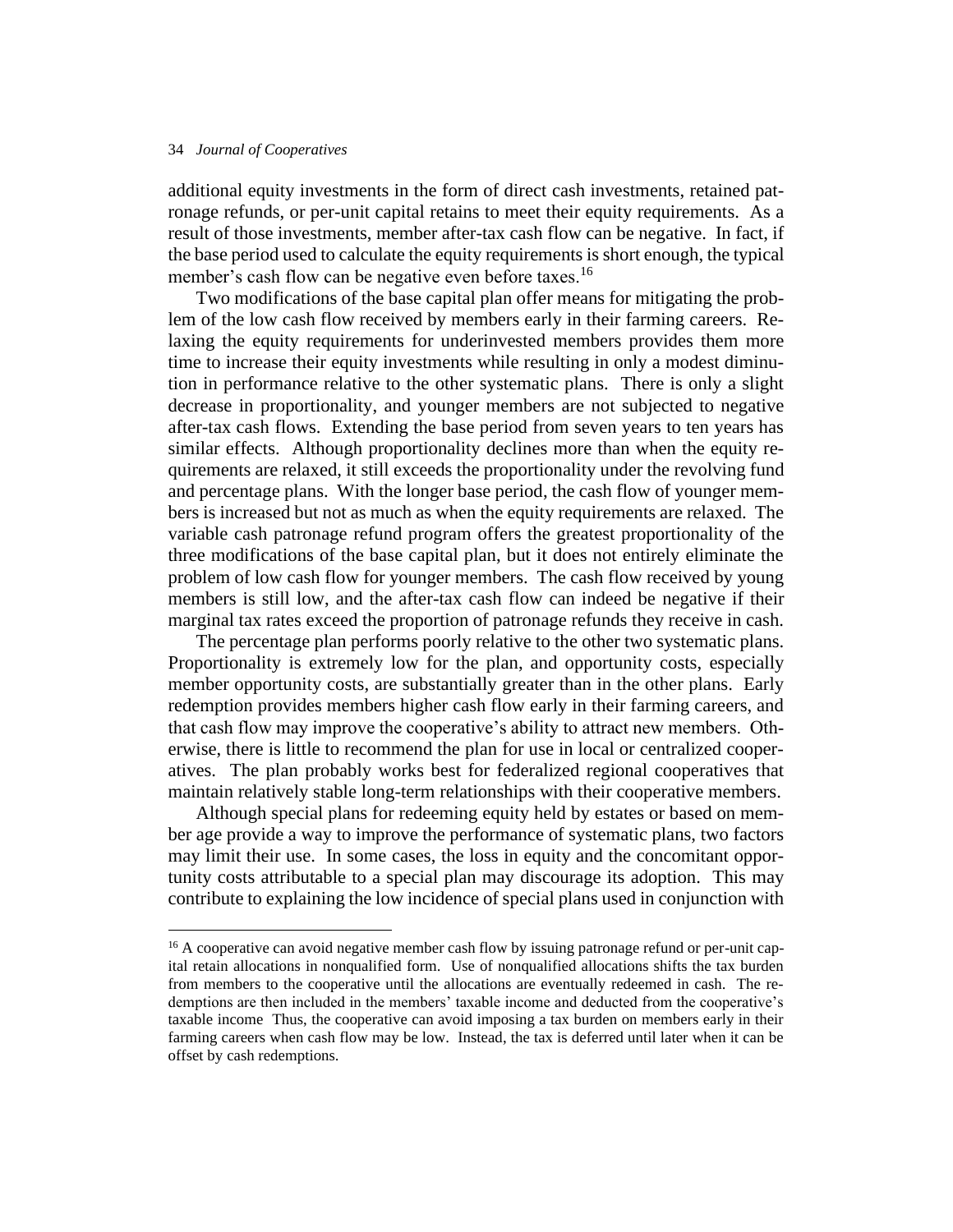the percentage plan, for which the loss of equity and the associated opportunity costs are quite large relative to the other systematic plans. In other cases, special plans may do little to improve the performance of a systematic plan that already performs well. This applies in particular to the base capital plan, which performs better than the other systematic plans even without the help of a special plan. By their nature, special plans address problems associated with the equity held by members after they have retired from farming. Special plans do nothing to eliminate the problems of low cash flow associated with the base capital plan, which typically occur early in a member's farming career. In general, special plans may offer the greatest advantages to cooperatives that operate revolving fund plans. Cooperatives with revolving fund plans may experience a balance of potential benefits and opportunity costs that encourages the adoption of a special plan. These observations suggest an explanation for the low incidence of special plans among cooperatives that employ percentage and base capital plans relative to revolving fund plans.<sup>17</sup>

A cooperative's decision to replace its existing equity retirement plan with another plan can be complicated by the differential impacts the transition is expected to have on members. Consider the decision of whether to replace a revolving fund plan with a base capital plan. Older, overinvested members might benefit from the change because their equity allocations would be retired more quickly. However, younger, underinvested members could be disadvantaged because of the additional equity investments they would need to make. A decision to adopt a new plan will depend on resolving the conflicting interests of various member groups.<sup>18</sup> The difficulty of reconciling those interests may make it harder for a cooperative to change plans because the complexity of the decision tends to favor the status quo (Hessami and Resnjanskij 2019).

<sup>&</sup>lt;sup>17</sup> According to Eversull (2010), 18.6 percent of U.S. local cooperatives that operated revolving fund plans in 2008 used special plans to redeem equity according to member age, and 47.5 percent used special plans to redeem equity held by estates. In contrast, of those cooperatives that operated percentage plans, 14.1 percent redeemed equity according to age, and only 13.7 percent redeemed equity held by estates. Because the addition of a special plan is expected to improve the performance of the percentage plan the most, the relatively low use of special plans in conjunction with percentage plans can likely be attributed to the associated opportunity costs. Of the cooperatives that maintained base capital plans, 2.9 percent redeemed equity based on age, and 4.6 percent redeemed equity held by estates. The low frequency of use among cooperatives with base capital plans can be explained by the strong performance of the base capital plan in the absence of special plans.

<sup>&</sup>lt;sup>18</sup> An approach similar to that of Royer and Shihipar (1997) might be taken to analyze the decision to change equity retirement plans. That paper examined how an individual member's preferences regarding patronage refunds and equity revolvement are affected by age and other factors. Using an estimated member distribution and a collective choice model based on the preferences of the median voter, the paper predicted which patronage refund and equity revolvement practices would dominate under selected member and cooperative characteristics.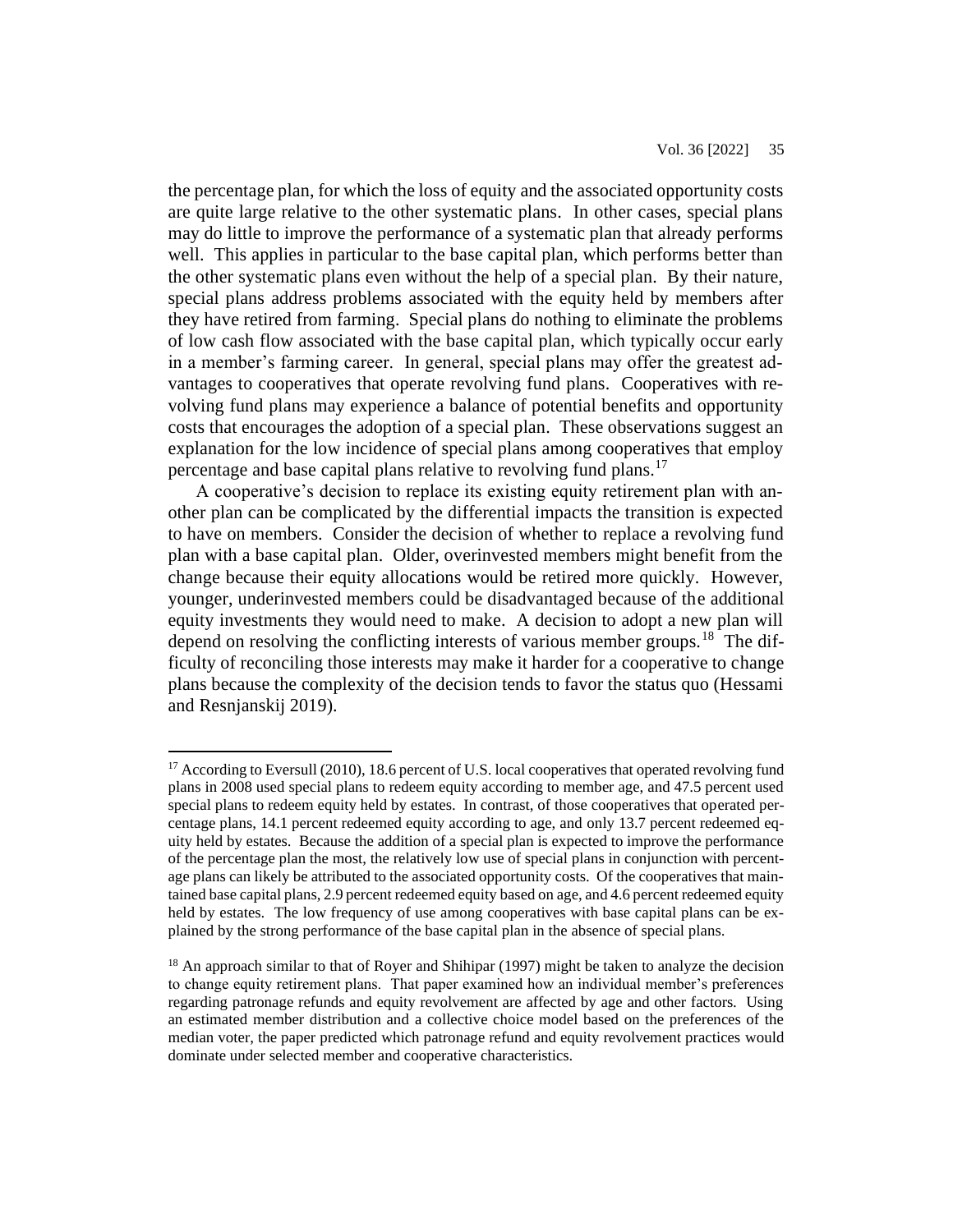# **References**

- Arias, E., and J. Xu. 2020. "United States Life Tables, 2018." *National Vital Statistics Reports* 69(12):1–44. Hyattsville, Md.: National Center for Health Statistics, Nov. 17.
- Baarda, J.R. 1982. *State Incorporation Statutes for Farmer Cooperatives*. Washington, D.C.: U.S. Department of Agriculture, ACS Coop. Info. Rep. 30, Oct.
- Baker, J., and E. Epley. 2009. *Iowa Farmers Business and Transfer Plans*. Ames, Ia.: Iowa State University, Extension, and Outreach, Beginning Farmer Center.
- Barton, D.G. 1989. "Principles." In *Cooperatives in Agriculture*, ed. D.W. Cobia, 21–34. Englewood Cliffs, N.J.: Prentice Hall.
- Barton, D.G., and R.L. Schmidt. 1988. "An Evaluation of Equity Redemption Alternatives in Centralized Cooperatives." *Journal of Agricultural Cooperation* 3:39–58.
- Cobia, D.W., J.S. Royer, R.A. Wissman, D.P. Smith, D.R. Davidson, S.D. Lurya, J.W. Mather, P.F. Brown, and K.P. Krueger. 1982. *Equity Redemption: Issues and Alternatives for Farmer Cooperatives*. Washington, D.C.: U.S. Department of Agriculture, ACS Res. Rep. 23, Oct.
- Eversull, E.E. 2010. *Cooperative Equity Redemption*. Washington, D.C.: U.S. Department of Agriculture, RBS Res. Rep. 220, June.

———. 2011. *Cooperative Financial Profile, 2008*. Washington, D.C.: U.S. Department of Agriculture, RBS Res. Rep. 222, June.

- Frederick, D.A. 1990. *Sample Legal Documents for Cooperatives*. Washington, D.C.: U.S. Department of Agriculture, RBS Coop. Info. Rep. 40, May.
- GAO. 1979. *Family Farmers Need Cooperatives—But Some Issues Need to Be Resolved.* Washington, D.C.: Comptroller General of the United States, Report to the Congress, CED-79-106, July 26.
- Hessami, Z., and S. Resnjanskij. 2019. "Complex Ballot Propositions, Individual Voting Behavior, and Status Quo Bias." *European Journal of Political Economy* 58:82–101.
- Kenkel, P. 2020. "Comparison of Alternative Equity Management Systems." *Journal of Cooperatives* 35:103–28.
- Kirkpatrick, J. 2013. "Retired Farmer—An Elusive Concept." *Choices* 28(2):1–5.
- Phillips, C. 2001. "Revisiting Equity Management: The Art of Wise Compromise." *Management Quarterly* 42(4):24–34.
- Rathbone, R.C., and R.A. Wissman. 1993. *Equity Redemption and Member Equity Allocation Practices of Agricultural Cooperatives*. Washington, D.C.: U.S. Department of Agriculture, ACS Res. Rep. 124, Oct.